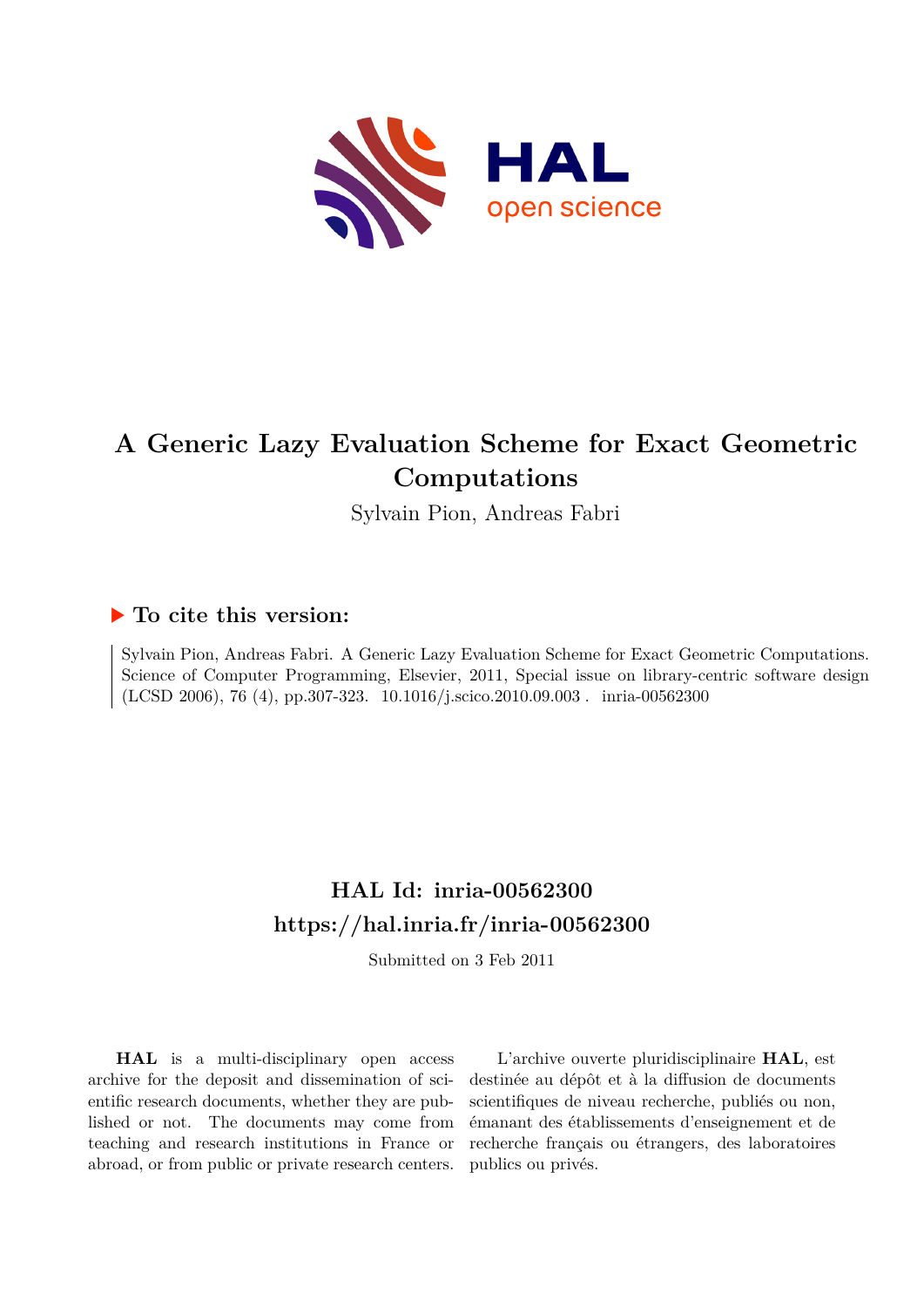# A Generic Lazy Evaluation Scheme for Exact Geometric Computations

Sylvain Pion  $1,*$ 

INRIA, Sophia Antipolis, France

Andreas Fabri <sup>1</sup>

GeometryFactory, Grasse, France

#### Abstract

We present a generic C++ design to perform exact geometric computations efficiently using lazy evaluations. Exact geometric computations are critical for the robustness of geometric algorithms. Their efficiency is also important for many applications, hence the need for delaying the costly exact computations at run time until they are actually needed, if at all. Our approach is generic and extensible in the sense that it is possible to make it a library that users can apply to their own geometric objects and primitives. It involves techniques such as generic functoradaptors, static and dynamic polymorphism, reference counting for the management of directed acyclic graphs, and exception handling for triggering exact computations when needed. It also relies on multi-precision arithmetic as well as interval arithmetic. We apply our approach to the whole geometry kernel of CGAL.

Key words: computational geometry, exact geometric computation, numerical robustness, interval arithmetic, lazy evaluation, generic programming,  $C++$ , CGAL

<sup>∗</sup> Corresponding author. Address: INRIA Sophia Antipolis-M´editerran´ee, BP 93, 06902 Sophia Antipolis cedex, France.

Email addresses: Sylvain.Pion@sophia.inria.fr (Sylvain Pion), andreas.fabri@geometryfactory.com (Andreas Fabri).

<sup>&</sup>lt;sup>1</sup> This research is supported in part by the IST Programme of the EU as a Sharedcost RTD (FET Open) Project under Contract No IST-006413 (ACS - Algorithms for Complex Shapes).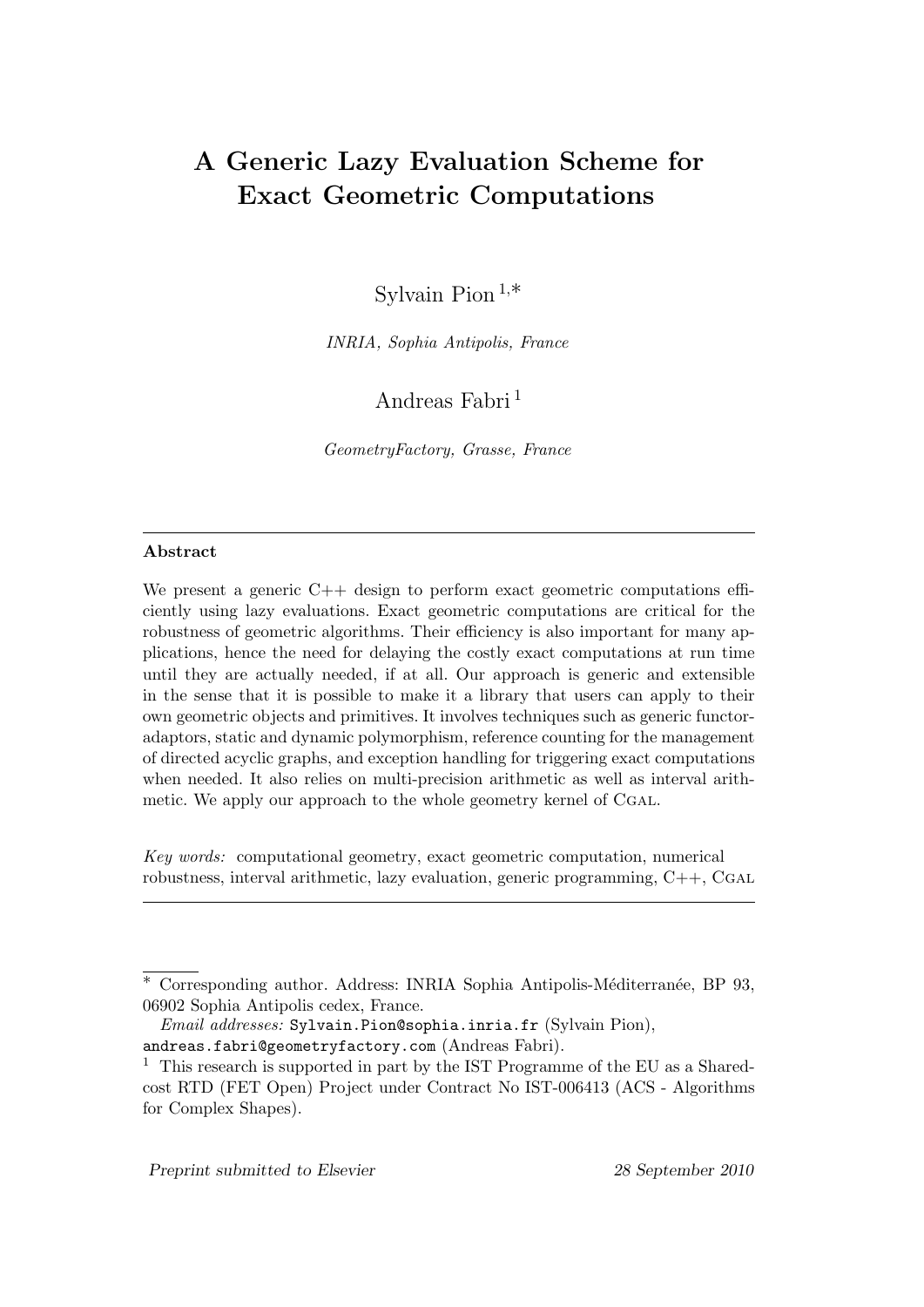#### 1 Introduction

Computational geometry can be regarded as the art of designing algorithms and data structures that organize geometric data and extract structure out of it. The convex hull of a set of points, its Delaunay triangulation (see Figure [1\)](#page-2-0) and Voronoi diagram are basic examples of such algorithms and data structures. They are usually described in the literature using the simple Real-RAM model, which assumes in particular that operations on real numbers are performed exactly and in constant time. Geometric algorithms are unique in the sense that they mix combinatorial techniques with numerical computations. Indeed, they build structures akin to graphs, and they handle point coordinates.



<span id="page-2-0"></span>Fig. 1. Convex hull and Delaunay triangulation of a set of points in the plane.

This dual nature is at the root of many practical non-robustness issues, because approximate numerical computations violate key geometric properties, which in turn interferes with the discrete logic of combinatorial algorithms. Indeed, the crucial exactness assumption is not satisfied when floating-point arithmetic is used to implement operations on real numbers. With the increasing use of digital sensors like scanners or digital cameras in numerous areas, the amount of geometric data that needs to be processed is growing tremendously, making geometric algorithms more relevant than ever. This also pushes for a careful, efficient and general treatment of the numerical issues. In particular, the development of the Cgal library [\[1\]](#page-28-0), a large collection of geometric algorithms implemented in C++, strongly expresses such a need.

The exact geometric-computation paradigm investigated by Yap [\[2\]](#page-28-1) offers a solution with a wide practical applicability. This paradigm states that, in order to achieve robustness of an algorithm, it is enough to guarantee the exactness of the results of the *geometric predicates* that it evaluates. These predicates are the functions that take as input the numerical data and compute a discrete result, such as a Boolean value, that is used in the control flow of the algorithm to build its combinatorial output. A simple example of predicate is the lexicographic comparison of the coordinates of two points and a more interesting, but more involved example is the orientation predicate described below.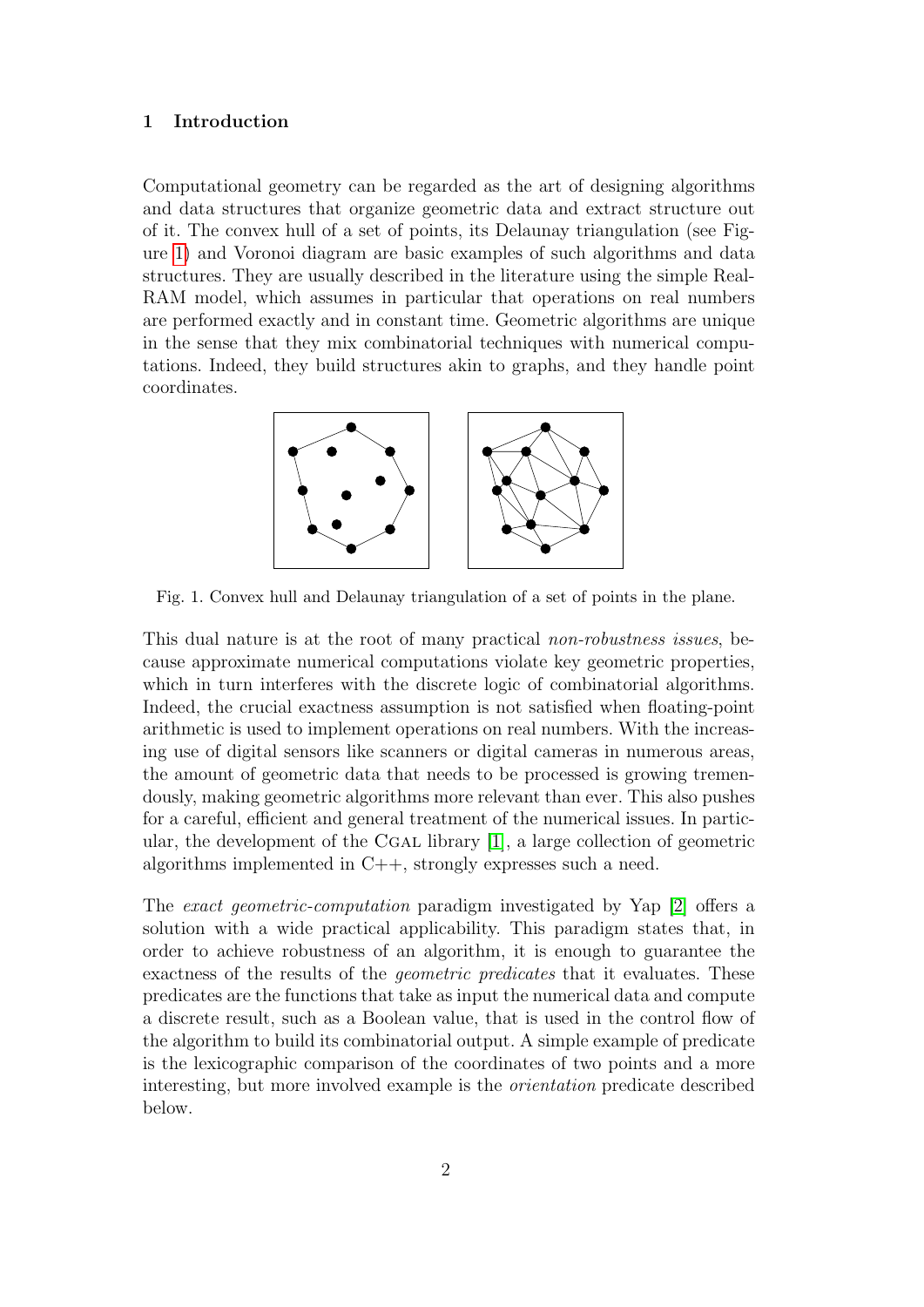Guaranteeing the exactness of the predicates can be done using an exact arithmetic, which is implemented, for example, by multi-precision integers or rational numbers (also known as arbitrary precision arithmetic). Moreover, for efficiency reasons, tools for certified approximate computations based on floating-point arithmetic, like interval arithmetic, are also used as a first step in the evaluation of the predicates, since they allow amortizing the cost of exact arithmetic operations. Such techniques are known as arithmetic filtering, since the interval arithmetic step filters out the easy instances.

Naturally, it is common for geometric algorithms to call predicates over intermediate geometric objects that have been built from the input numerical data. A simple example of geometric construction is the computation of the intersection point of two segments specified by their end points. In this case, the exact geometric-computation paradigm implies that the intermediate geometric objects also need to be known exactly.

An efficient approach to implement such exact geometric constructions is to perform exact computations in a lazy way at the level of geometric objects, rather than at the underlying arithmetic level. It consists in computing a certified approximation of the objects using interval arithmetic and memorizing the necessary information such that a representation using exact arithmetic can be computed on demand, that is, when the exact computation of a predicate will later require it due to insufficient precision of the initial approximation. This approach is mentioned in [\[3\]](#page-28-2) and an implementation is described in [\[4\]](#page-28-3). However, this implementation does not use the generic-programming paradigm, although the approach is fundamentally general. This missing part is the contribution of our paper.

In this paper we describe a generic design using  $C++$  that allows these filtering and lazy exact computation techniques to apply to a large number of geometric primitives. In particular, we consider the complete geometry-kernel of Cgal.

The paper is organized as follows. Section [2](#page-4-0) gives some background information about arithmetic tools and specific  $C++$  features that are necessary for the detailed understanding of the paper. Section [3](#page-9-0) describes the context and motivation in geometric computing in more detail, as well as the basics of a generic geometry-kernel allowing the use of different arithmetics and what can be done at this level. Section [4](#page-13-0) presents our main design, namely, how geometric predicates, constructions and objects are adapted, while Section [5](#page-22-0) illustrates how our scheme can be applied to the user own geometric objects and primitives. We also provide some benchmark data in Section [6](#page-23-0) that confirms the benefit of our design and implementation. Finally, we list a few open questions related to our design in Section [7](#page-25-0) and conclude with ideas for future work.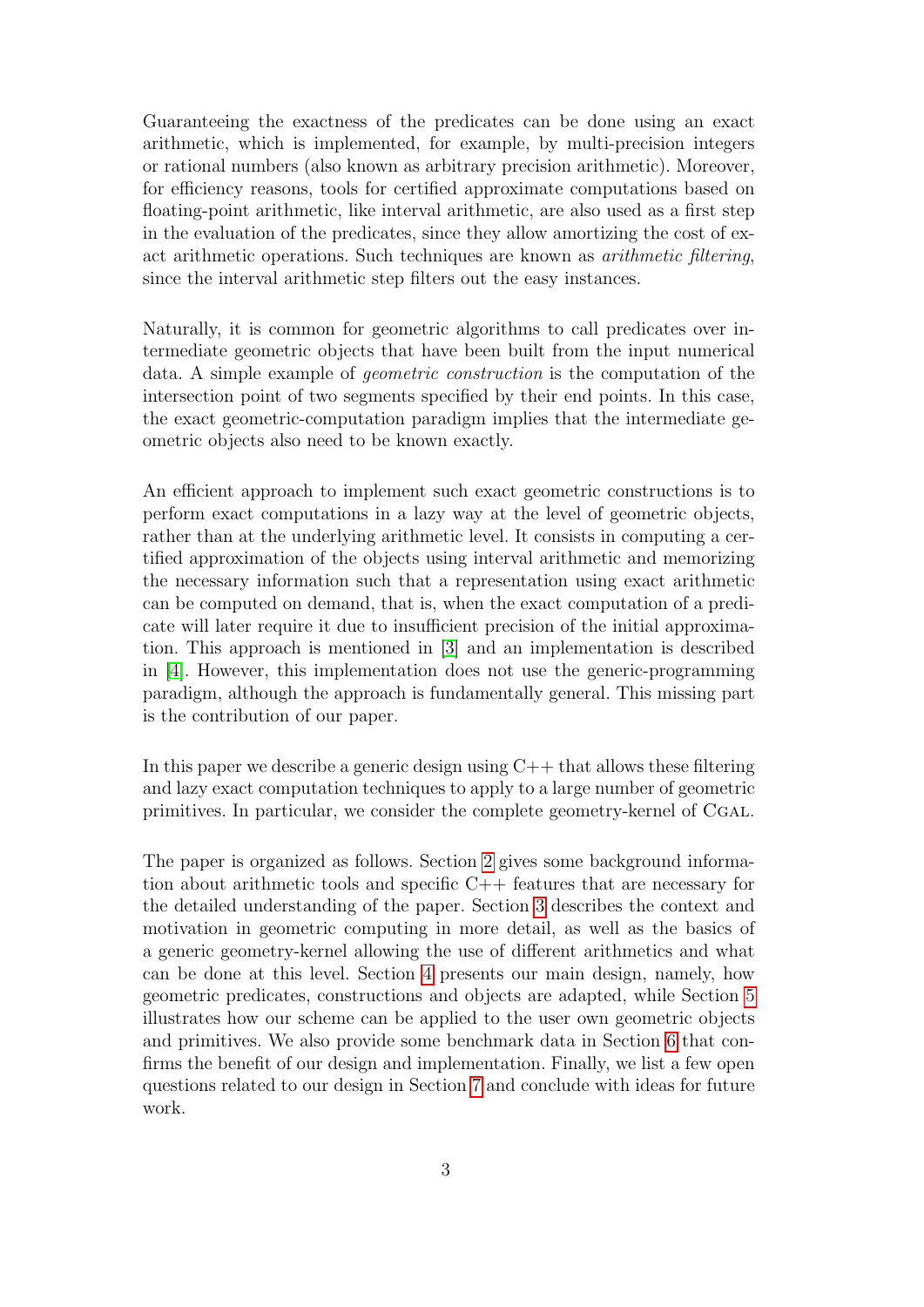#### <span id="page-4-0"></span>2 Prerequisites

This section introduces some auxiliary notions that help understanding the core of the paper.

#### 2.1 Variadic  $C++$  Templates

We use the C++ programming language in the examples of code throughout this paper. However, in order to improve clarity, we consider two small deviations. First, given that we use templates as a means to implement generic programming, we improve readability by omitting some uses of the typename keyword that are normally formally required when referring to a nested type in dependant contexts.

Moreover and more importantly, for the sake of genericity, we use functions of arbitrary arity. This is implementable in  $C++$  by providing overloads up to a fixed arity, but for the purpose of simplifying the exposition, we use variadic templates [\[5\]](#page-28-4). This feature, which will most likely become part of  $C++0x$ , the next revision of the C++ standard, allows a template to take an unspecified number of parameters and to apply expressions to them repeatedly using an ellipsis "..." as the syntax. In order to avoid confusion, we use additional spaces ". . ." for normal (non-variadic) ellipses. The following example:

```
template < typename... Args >
int fog(Args ... args)
{ return f(g(args)...); }
```
is equivalent to the following set of overloads for any arity:

```
int fog()
{ return f(); }
template < typename A1 >
int fog(A1 a1)
{ return f(g(a1)); }
template < typename A1, typename A2 >
int fog(A1 a1, A2 a2)
{ return f(g(a1), g(a2)); }
```
 $\ldots$  .

Let us also introduce some related tools. First, the variadic template class tuple stores any number of objects of any types.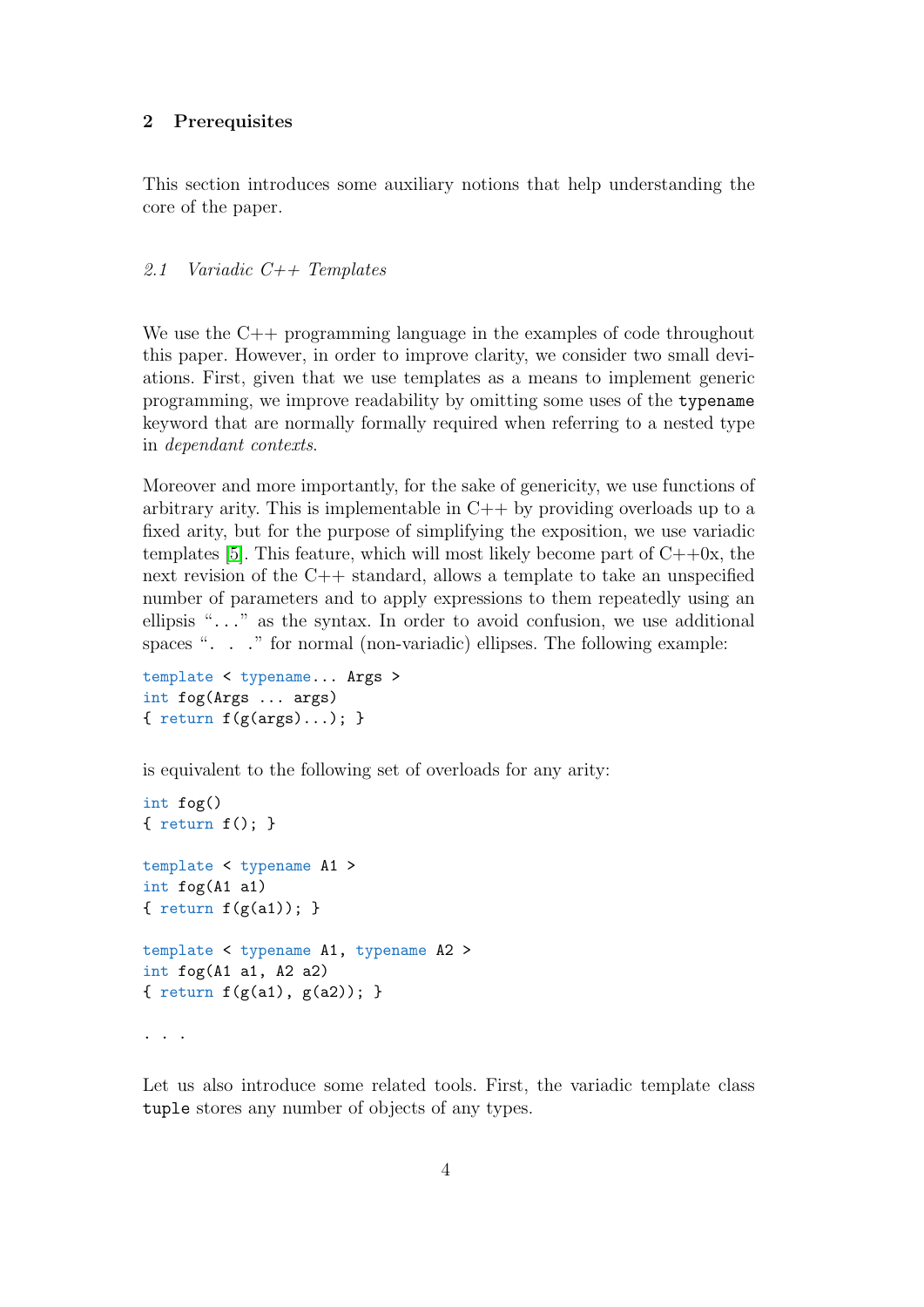```
template < typename... Args >
class tuple;
```
Then, the apply function calls a functor to each element of a tuple, and returns the results in a tuple of the appropriate type. We do not specify here how to obtain this type, it is named  $X$ ... in the following example.

```
template < typename F, typename... Args >
tuple<X...> apply(F f, tuple<Args...> args);
```
Finally, the bind tuple function binds the first arguments of a functor f to values passed as a tuple. It returns a functor of type G, which simply forwards its arguments to f after those of the tuple.

```
template < typename F, typename... Args >
G bind_tuple(F f, tuple<Args...> args);
```
Here is an example putting all these tools together, where apply is called with a functor that doubles its argument, and bind tuple is applied to a functor performing additions.

```
struct Doubles {
 template < typename T >
 T operator()(T t) const { return 2*t; }
};
tuple<sub>int</sub>, double> t(2, 3.14);tuple<sub>int</sub>, double>u = apply(t, Double(s)); // u holds (4, 6.28)struct Add {
 double operator()(int a, double b) const { return a+b; }
 double operator()(int a, double b, int c) const { return a+b+c; }
};
double v = bind_tuple(Add(), t)(); // v holds 5.14
double w = bind_tuple(Add(), u)(6); // w holds 22.28
```
# 2.2 Arithmetic Tools

We describe now the computer arithmetics that we use: floating-point arithmetic, interval arithmetic and multi-precision arithmetic.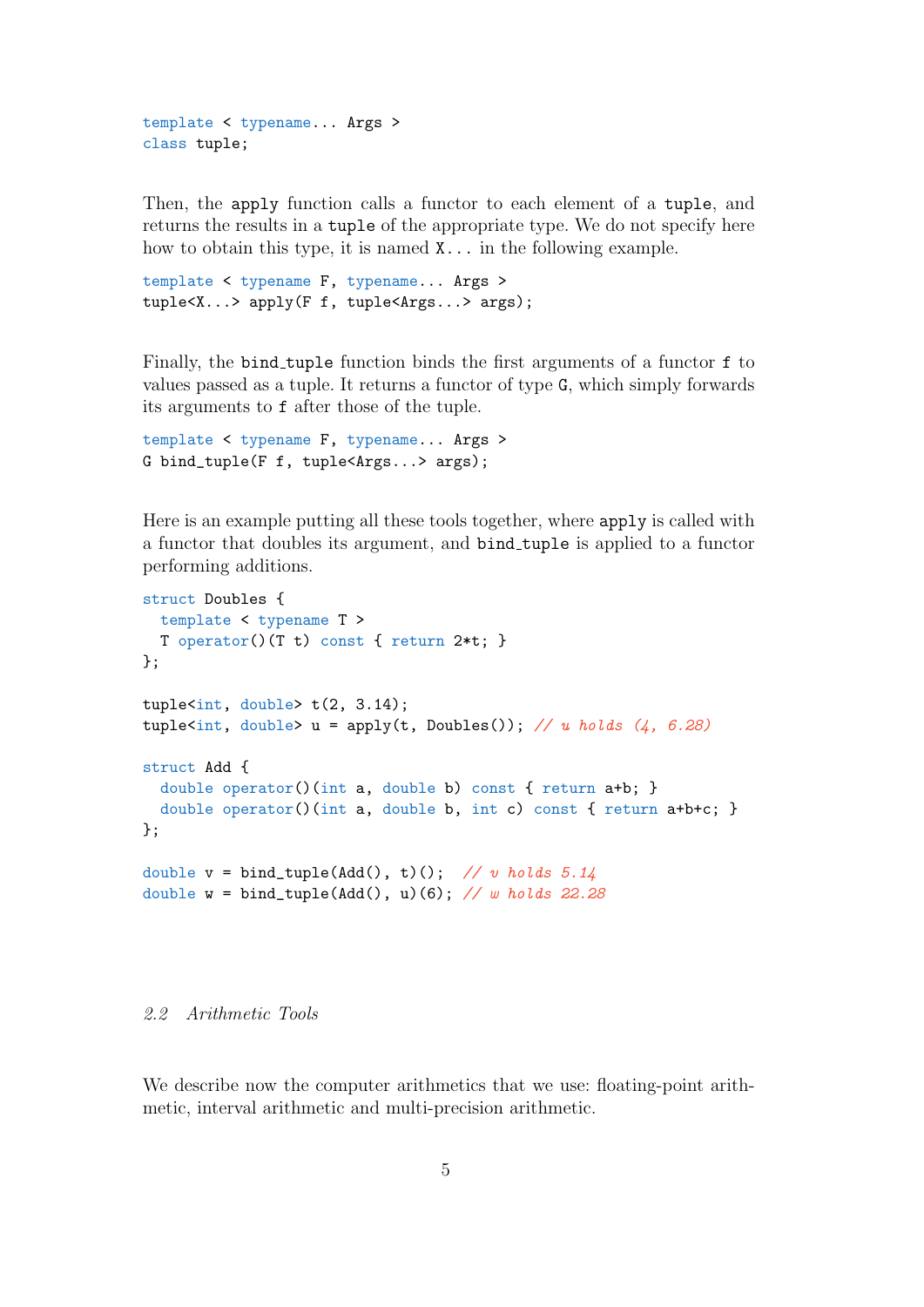#### 2.2.1 Floating-Point Arithmetic

Floating-point arithmetic is the usual way to compute with approximations of real numbers on a computer. The Ieee-754 standard defines all the details of its behavior, and its correct use is described in a well known article by Goldberg [\[6\]](#page-28-5). We only recall the properties that matter here. The operations considered are the addition, subtraction, multiplication, division and square root. Floating-point values are mostly finite real numbers, but  $+\infty$  and  $-\infty$ are also representable.

First, arithmetic operations are necessarily approximate, which means that exactness is generally lost. This process is called directed rounding, as the result of operations can be seen as if they were performed exactly, but then rounded to one of the nearest floating-point values enclosing the exact value. By default, the nearest value is selected, this is rounding to nearest. The other relevant modes are rounding towards plus and minus infinity, which respectively select the representable floating-point value that is immediately smaller or larger than the exact result.

The *rounding error*, that is, the distance between the exact result of an operation and its floating-point equivalent, can be bounded, since it depends on the distance between consecutive floating-point values, which is specified by the standard. Its value is  $0.5 \times \text{ulp}(x)$  where x is the result, and ulp is the unit in the last place function, which is the difference between  $x$  and the next floating-point value. In double precision,  $ulp(1)$  equals  $2^{-53}$ .

This property is interesting, but it exhibits a major problem when it comes to computation, which means composing operations. Indeed, considering the expression  $a + b + c$ , it is not possible to bound the rounding error as easily in terms of the floating-point result. Simply consider what happens when  $a = 1, b = 2^{-60}$  and  $c = -1$  to observe what is referred to as a catastrophic cancellation.

As a consequence, this model of approximate computation with real functions is hard to deal with when it comes to controlling the rounding errors. Instead, we present interval arithmetic, a tool adapted to solve this problem.

#### 2.2.2 Interval Arithmetic

Interval arithmetic can be seen as an alternative to the floating-point model, but it can also be implemented easily on top of it. This concept has been introduced by Moore [\[7\]](#page-28-6) as the basis for the field of interval analysis.

The idea is simple; an interval is used to represent the rounding error attached to a variable by guaranteeing that it contains its exact value. This key property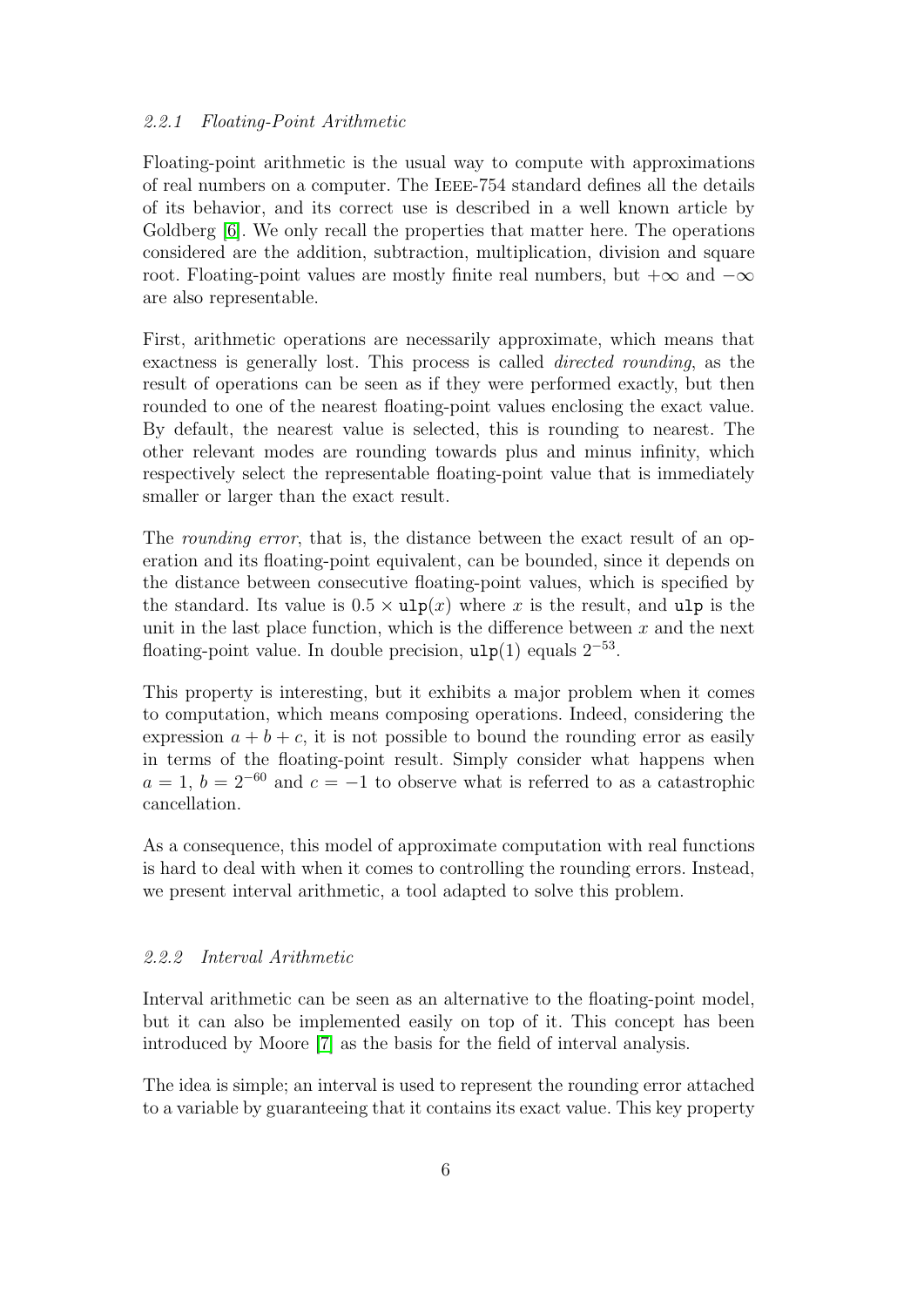is named the containment property and the arithmetic operations are carefully defined to propagate it. In practice, two floating-point numbers are used to encode the lower and upper bounds of the interval, and therefore an approximation of a real number x is represented by an interval  $[x.lower, x.upper]$ which contains x. Note that the lower bound can equate  $-\infty$  and the upper bound  $+\infty$ .

The arithmetic operations are typically implemented by making use of the rounding modes towards  $+\infty$  and  $-\infty$ . For example, the addition of two intervals  $x + y$  is computed as [x.lower+y.lower, x.upper+y.upper], where  $\pm$  and  $\pm$  respectively denote the floating-point addition with rounding towards  $-\infty$  and  $+\infty$ . Similarly, the subtraction  $x - y$  is computed as [x.lower−y.upper, x.upper−y.lower]. The multiplication follows the same principle except that its definition requires a few case distinctions and is therefore less straightforward. Other functions can be defined and implemented similarly.

Due to this outward rounding, we can intuitively say that the width of the intervals will tend to grow as operations are accumulated. This can lead to a complete ineffectivity of the method for some algorithms which perform lots of such accumulations, but fortunately this is not a problem for many practical other cases.

In summary, it is possible to build an interval arithmetic on top of the floatingpoint one relatively simply and at a running time that is a few times slower.

<span id="page-7-0"></span>2.2.2.1 Rounding Mode Changes We now consider a remark on the implementation. Current hardware is advantageous to the floating-point model, since it implements the basic operations directly, while interval arithmetic requires both twice the number of registers (for storing the two bounds) and frequent changes of the rounding mode in general. Most CPUs provide a way to change the rounding direction as a special register that can be modified by specific instructions. These rounding mode changes slow down the interval operations substantially. Fortunately, it is possible to remove some of them by making a few observations. The first is that it is sometimes possible, like in the common case of the interval addition, to replace an operation rounded towards  $-\infty$  by one rounded towards  $+\infty$ . This gives [−((−x.lower)−y.lower), x.upper+y.upper]. This allows the replacement of some rounding mode changes by some faster equivalent computations that can even sometimes be folded by the compiler. But the bulk of the potential improvements follows from the observation that consecutive interval operations can keep the rounding mode set towards  $+\infty$ , so that a block of code using only  $+$ ,  $-$ ,  $\times$  and  $\div$  can perform a single change of rounding mode at the beginning and one restoration at the end.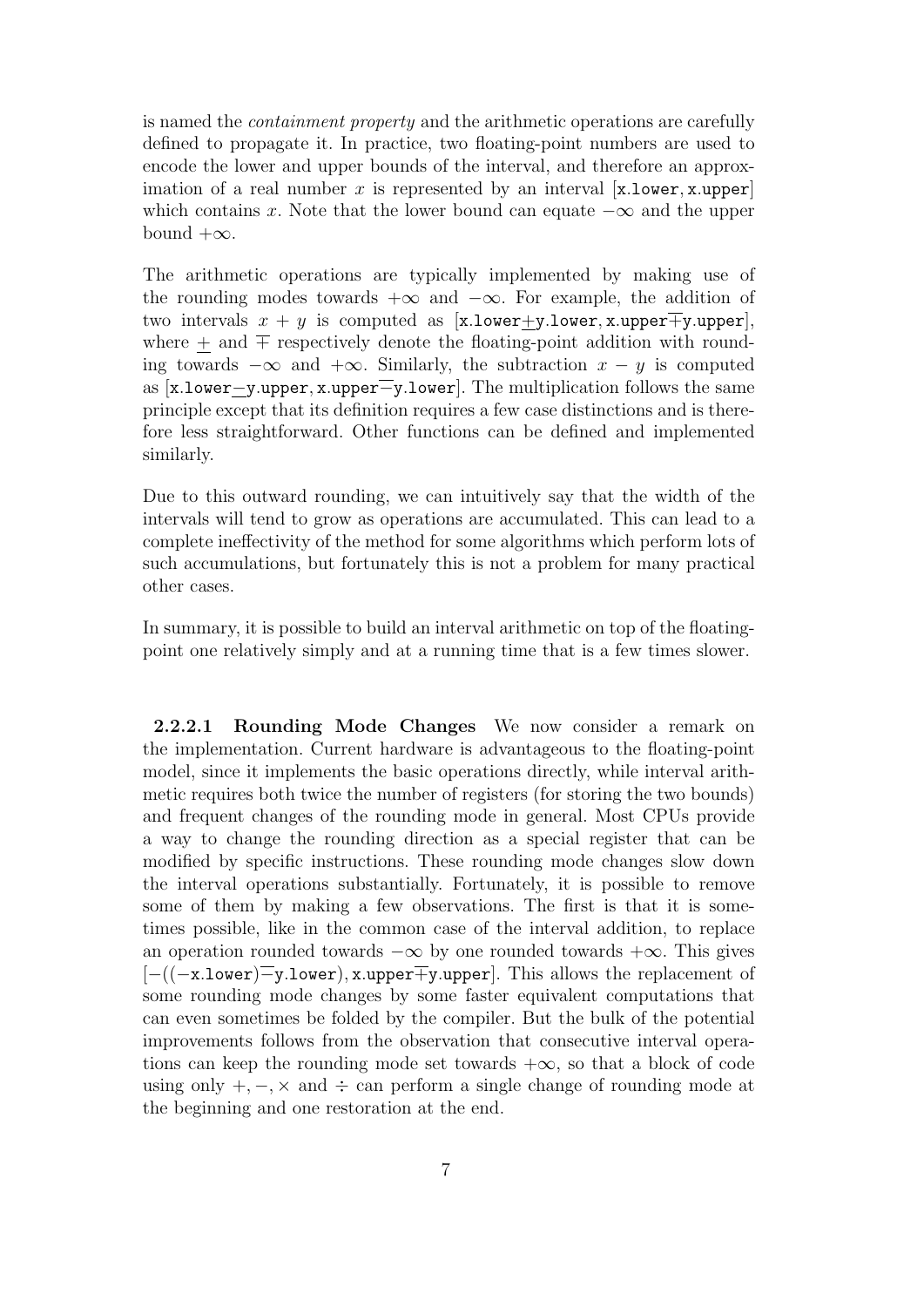For the purpose of code illustration, we show a  $C_{++}$  class that performs this initialization in its constructor and the restoration in its destructor. We also show how to use it for defining the interval addition as an example.

```
class Protect_FPU_rounding {
  int bak;
public:
 Protect_FPU_rounding(int mode = FE_UPWARD)
    : bak(std::fegetround()) { std::fesetround(mode); }
  ~Protect_FPU_rounding() { std::fesetround(bak); }
};
Interval operator+(Interval a, Interval b) {
 Protect_FPU_rounding P;
 return Interval(-((-a.lower()) - b.lower()), a.upper() + b.upper());
}
```
A final note on this issue: besides the parameterization by the types of the bounds, it is useful to consider parameterizing an interval class by a Boolean flag specifying if the rounding mode has been set to  $+\infty$  before executing the function. Indeed, this allows to skip the rounding mode change at each call by moving this responsibility higher up in the call tree.

2.2.2.2 Interval Comparisons For reasons of generic programming, it is also useful to consider the definition of comparison operators over intervals, corresponding to the comparison over real numbers. The semantic of a comparison between intervals being true (resp. false) is that it is true (resp. false) for all possible real values chosen in both interval arguments, otherwise it is indeterminate. The latter case cannot be returned through a Boolean value, but can be returned through a more complex type holding this uncertainty information, or more simply, by throwing an exception.

```
class Unsafe_comparison {};
bool operator<(Interval a, Interval b) {
  if (a.upper() < b.lower()) return true;
  if (a.lower() \geq b.upper()) return false;
 throw Unsafe_comparison();
}
```
# 2.2.3 Multi-Precision Arithmetic

Geometric data naturally has a numeric aspect since it models entities using approximations of real numbers. However, geometric computations also have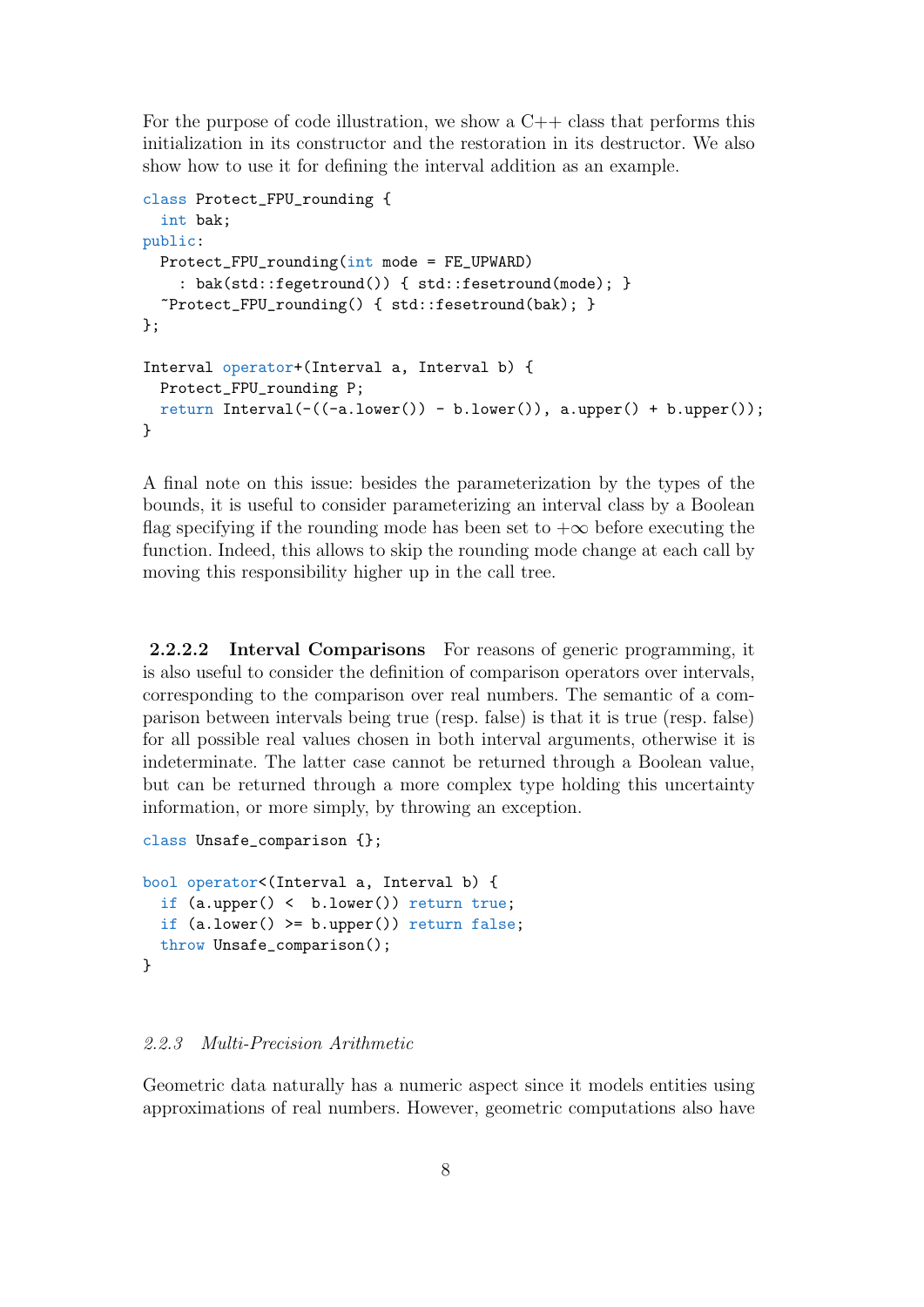a strong algebraic structure, and in order to compute algebraic expressions exactly, it is necessary to be able to compute without approximations. For this, we can use multi-precision arithmetic, which performs exact computations over the integers  $\mathbb Z$  and the rational numbers  $\mathbb Q$  (up to the available memory).

It is worth noting that the time complexity and memory size used by this model are typically here at least one to two orders of magnitude worse than for the approximate models described above. Libraries providing such functionality exist, for example the C library Gmp [\[8\]](#page-28-7).

#### <span id="page-9-0"></span>3 Exact Geometric Computations and the Cgal Kernel

#### 3.1 Exact Geometric Computations

 $\overline{1}$ 

As mentioned in the introduction, when programming geometric algorithms, we usually consider some low-level functions – called geometric predicates – that take some numerical data as input in the form of geometric objects such as points, and return a Boolean or an enumerated value. This discrete return value is then used to direct the flow of the program to construct some higherlevel data structure such as a graph. Internally, these predicates typically perform comparisons of numerical values computed from the input. A classic example is the orientation predicate of three points in the plane, which returns an enumerated value that indicates whether the three points form a right turn, are collinear, or form a left turn (see Figure [2\)](#page-10-0). Using Cartesian coordinates for the points, the orientation is computed as the sign (as a threevalued function: -1, 0, 1) of the following 3-dimensional determinant, which reduces to a 2-dimensional one:

$$
\begin{vmatrix} 1 & 1 & 1 \ p.x() & q.x() & r.x() \ p.y() & q.y() & r.y() \end{vmatrix} = \begin{vmatrix} q.x() - p.x() & r.x() - p.x() \\ q.y() - p.y() & r.y() - p.y() \end{vmatrix}
$$

Most predicates can be expressed as signs of polynomial expressions over the coordinates of the input points. Evaluating such a function with floatingpoint arithmetic is going to introduce rounding errors, which can lead to an approximate value having a sign that differs from the exact one. The impact of wrong signs on the geometric algorithms can be disastrous, as for example, it can break some invariants like planarity of a graph, or make the program loop forever or simply crash. Didactic examples of harmful consequences can be found in [\[9\]](#page-28-8).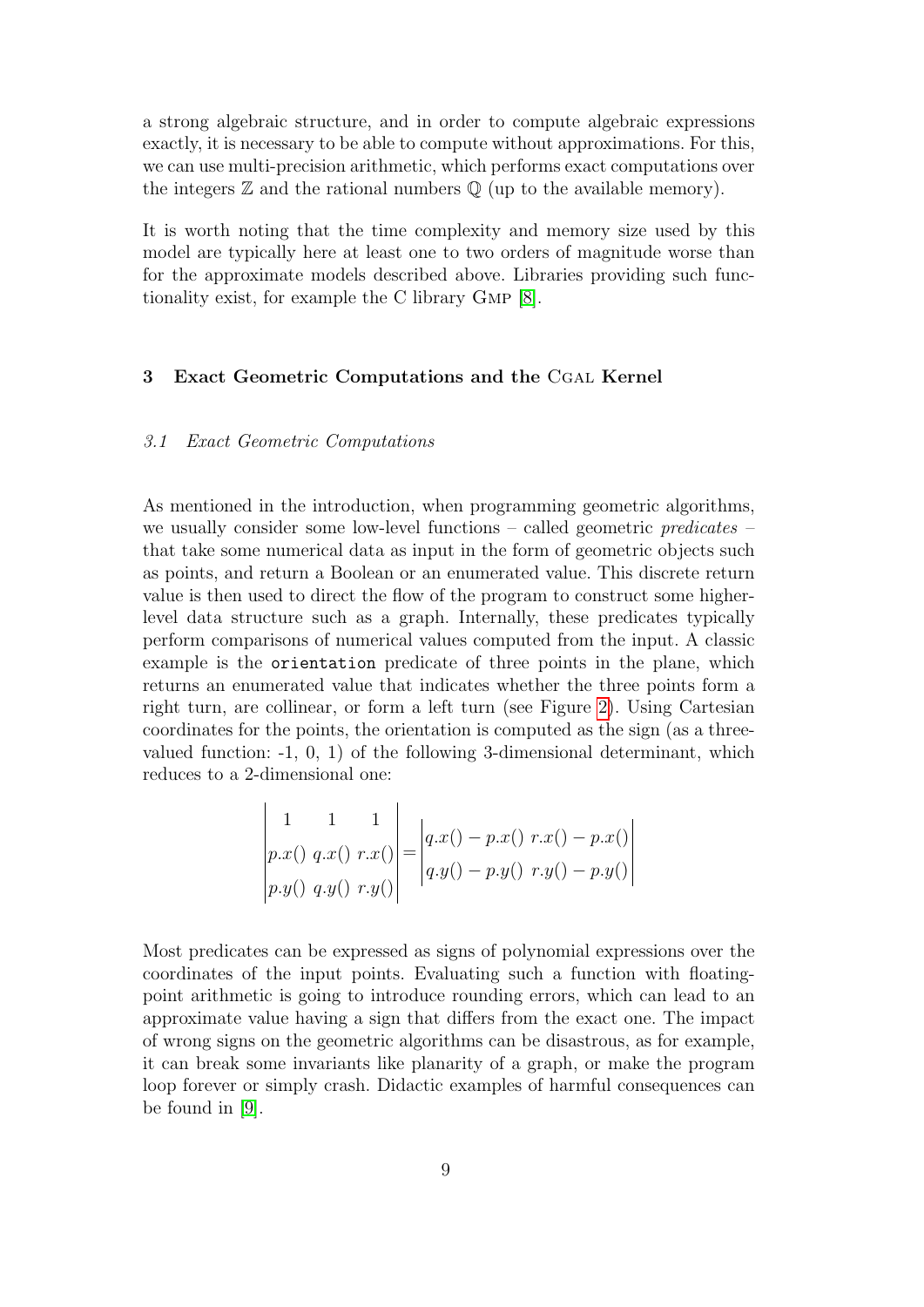

<span id="page-10-0"></span>Fig. 2. The orientation predicate of 3 points  $p, q, r$  in the plane: right turn, collinear and left turn.

Operations computing new geometric objects, like the point at the intersection of two non-parallel lines, the circumcenter of three non-collinear points, or the midpoint of two points, are called geometric constructions. We use the term geometric primitives when referring to either predicates or constructions.

In order to tackle the non-robustness issues, many solutions have been proposed. We focus here on the exact geometric-computation paradigm [\[2\]](#page-28-1), as it is a general solution. This paradigm states that in order to ensure the correct execution of the algorithms, it is enough that all predicates return exact results. Basically, this means that all comparisons of numerical values need to be performed exactly.

A natural way to perform the exact evaluation of predicates is to evaluate the numerical expressions using exact arithmetic. For example, since most computations are signs of polynomials, it is enough to use multi-precision rational arithmetic provided by libraries such as Gmp [\[8\]](#page-28-7). Note that exact arithmetic is also available for all algebraic computations using libraries such as CORE  $[10]$  or LEDA  $[11]$ , which is useful when doing geometry over curved objects. This solution works well, but it tends to be very slow.

We next describe the implementation of the geometry kernel of CGAL, which provides a generic implementation of these methods using C++ templates. We use it later to describe the design of our lazy exact evaluation framework.

# 3.2 The Geometry Kernel of Cgal

The geometric algorithms of Cgal are parameterized by the geometry they apply to. The geometry takes the form of a kernel  $[12,13]$  $[12,13]$  regrouping the types of the geometric objects such as points, segments and lines, as well as the geometric primitives operating on them, under the form of functors. The Cgal kernel provides over 100 predicates and 150 constructions. Hence, uniformity and genericity are crucial for both the interface and the maintenance.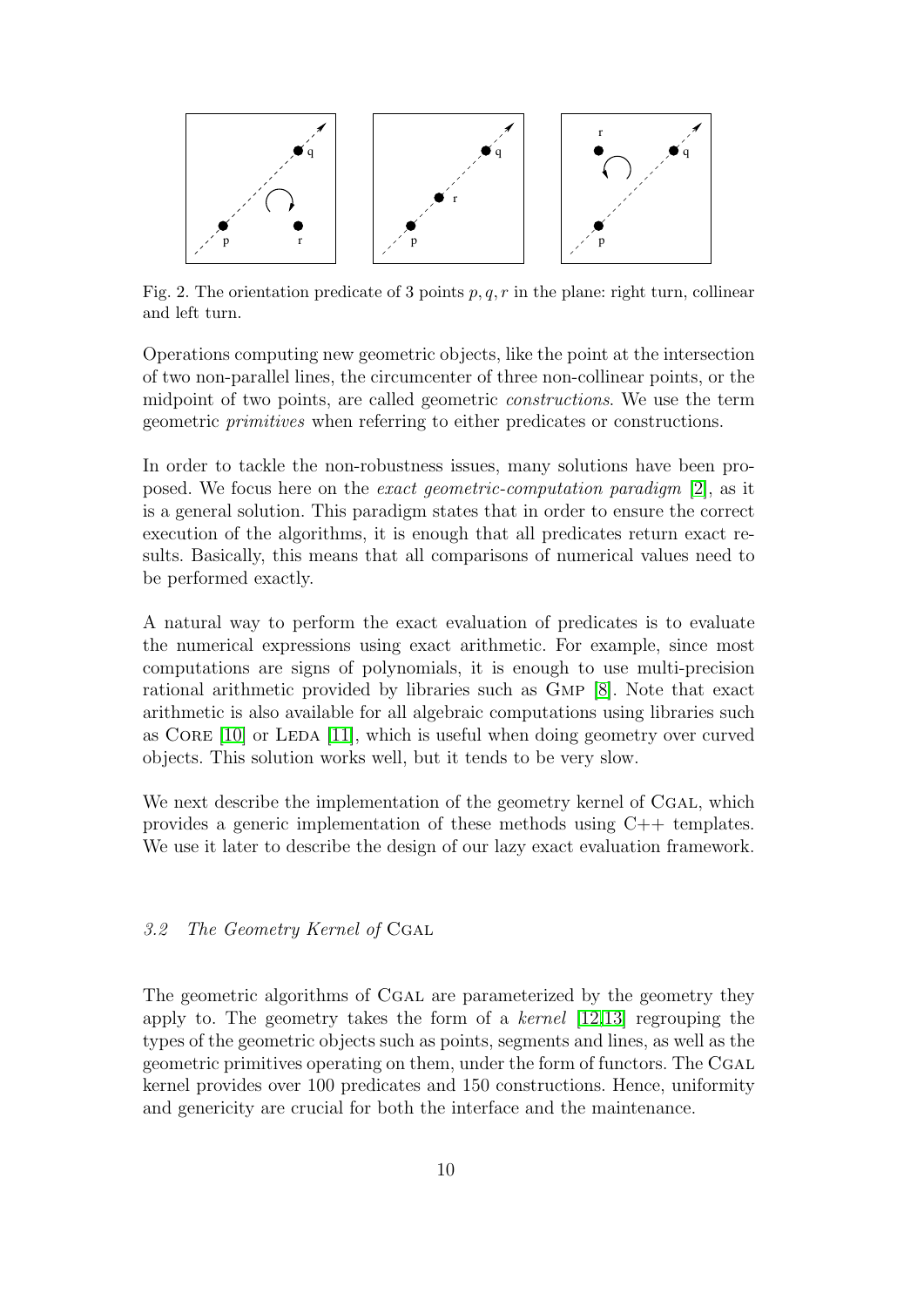Cgal provides several models of kernels. The basic families are the class templates Cartesian and Homogeneous, which are parameterized by the number type used to store the coordinates of the points and to compute arithmetic operations inside the primitives. They respectively differ in the Cartesian (such as  $(x, y)$  for a 2D point) or homogeneous (such as  $(hx, hy, hw)$ , equivalent to the Cartesian  $(hx/hw, hy/hw)$  representation of the points. Their interfaces are otherwise similar and look like the following:

```
template < typename NT >
struct Cartesian {
 // Number type used for the coordinates
 typedef NT FT;
 // Geometric objects
 typedef . . . Point_2;
 typedef . . . Point_3;
 typedef . . . Segment_2;
 . . .
 // Functors for predicates
 typedef . . . Compare_x_2;
 typedef . . . Orientation_2;
 \ldots .
 // Functors for constructions
 typedef . . . Construct_midpoint_2;
 typedef . . . Construct_circumcenter_2;
 . . .
};
```
Variants named Simple cartesian and Simple homogeneous are also provided, and they differ from the non-simple variants only in that they do not offer reference counting for the geometric objects.

These basic template models allow to use floating-point, multi-precision rational or interval arithmetic for example. More precisely, Cgal provides a hierarchy of concepts for the *number types* that describe the requirements on types to be valid number types for instantiating some kernel primitives. For example, some primitive might require a division or a square root, while most only need additions, subtractions, multiplications and comparisons. We refer the reader to the Cgal documentation for more details on this particular topic.

The functors are implemented in the following way (here the return type of the predicate is a three-valued enumerated type):

template < typename Kernel >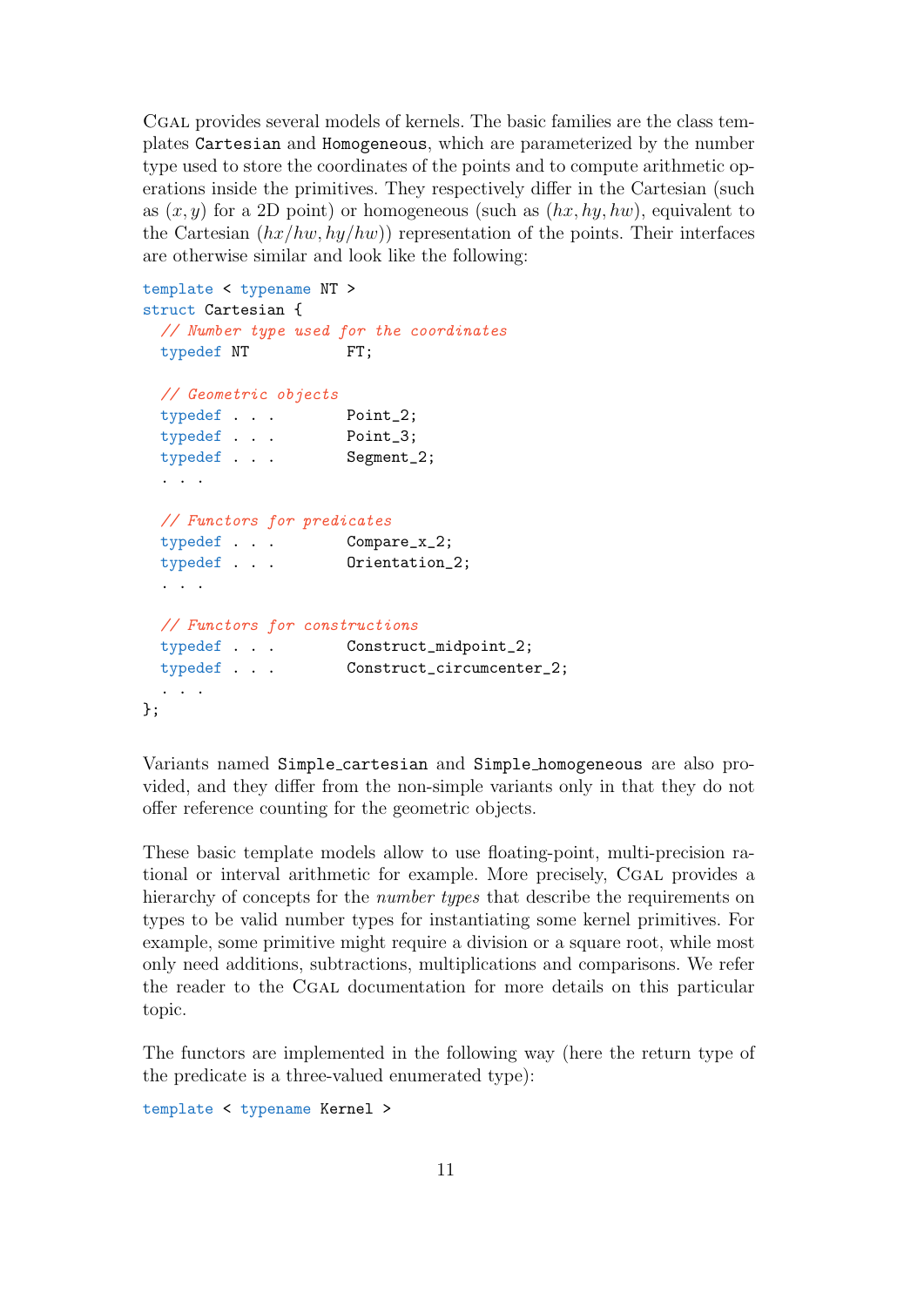```
class Orientation_2 {
  typedef Kernel::Point_2 Point;
  typedef Kernel::FT FT:
public:
  typedef CGAL::Orientation result_type;
 result_type operator()(Point p, Point q, Point r) const {
   FT det = (q.x() - p.x()) * (r.y() - p.y())- (r.x() - p.x()) * (q.y() - p.y());
   if (det > 0) return LEFT_TURN;
   if (det < 0) return RIGHT_TURN;
   return COLLINEAR;
  }
};
template < typename Kernel >
class Construct_midpoint_2 {
  typedef Kernel::Point_2 Point;
public:
 typedef Point result_type;
 result_type operator()(Point p, Point q) const {
   return Point((p.x() + q.x()) / 2,
                 (p.y() + q.y()) / 2 ;
 }
};
```
### 3.2.1 Conversions Between Objects of Different Kernels

As much as conversions between number types are useful, CGAL also provides tools to convert geometric objects between different kernels. We briefly present these below, as they are used later. A kernel converter is a functor whose function operator is overloaded for each object of the source kernel and returns the corresponding object of the target kernel. Such conversions may depend on the details of representation of the geometric objects, such as homogeneous versus Cartesian representation. Cgal provides such converters parameterized by converters between number types. Here is for example the converter between kernels of the Cartesian family:

```
template < typename K1, typename K2,
           typename NT_converter = Default_converter<K1::FT, K2::FT> >
class Cartesian_converter {
 NT_converter cv;
public:
```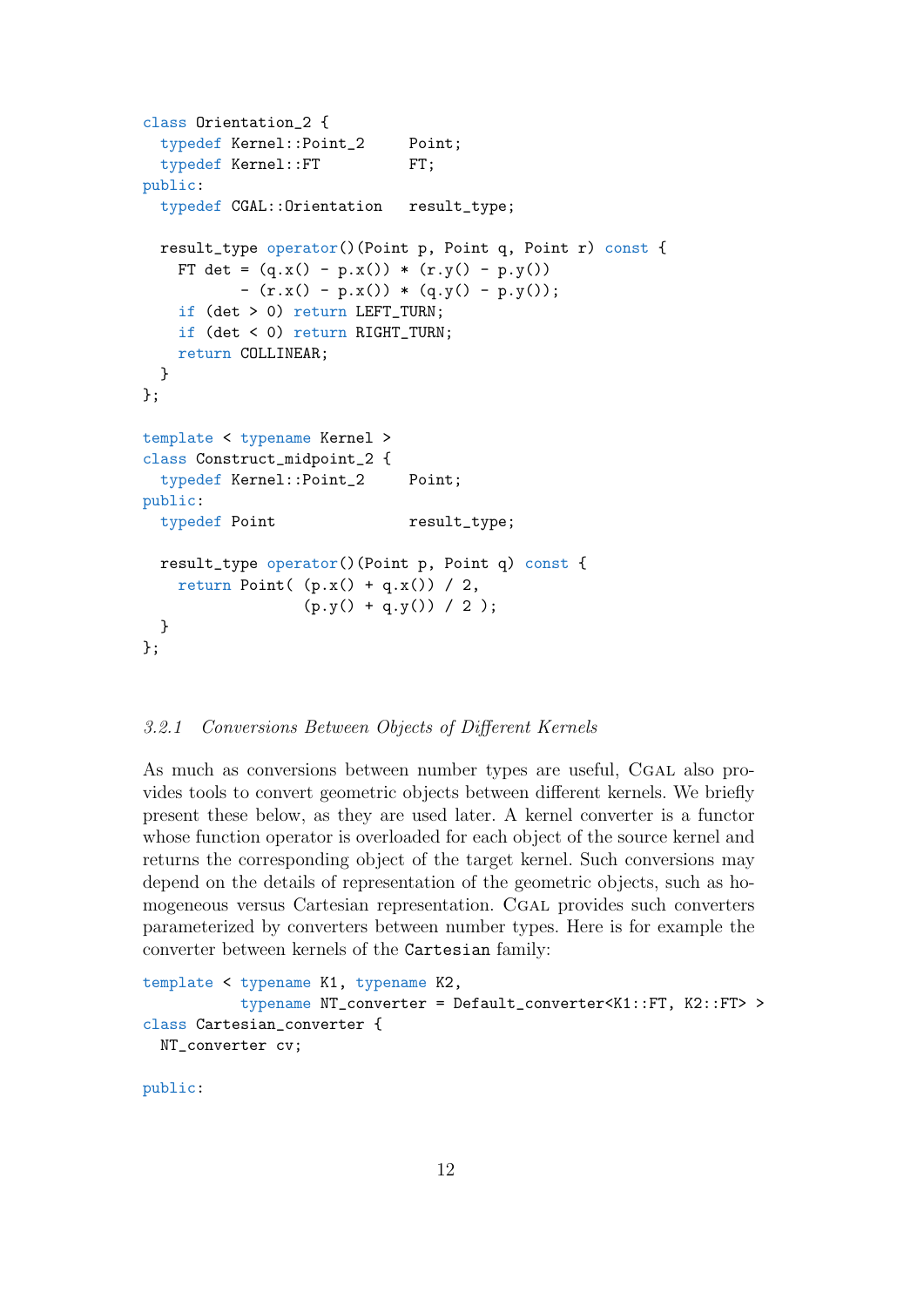```
K2::Point_2 operator()(K1::Point_2 p) const {
   return K2::Point_2( cv(p.x))), cv(p.y());
 }
  . . .
};
```
Cgal also provides a way to find out the type of a geometric object (say a 3D segment) in a given kernel, given its type in another kernel and this second kernel. This is in practice the return type of the function operator of the kernel converter described above.

```
template < typename O1, typename K1, typename K2 >
struct Type_mapper {
 typedef . . . type;
};
```
The current implementation works by specializing on all known kernel object types like K1::Point 2 or K1::Segment 3. A more extensible approach could be sought, but this is not the main point of this paper.

Now that we have described all the tools, we can present the heart of our paper, the generic design of the lazy exact computation framework.

# <span id="page-13-0"></span>4 Design of the Lazy Exact Computation Framework

In this section, we describe the filtering and lazy exact computations techniques. We first devise the filtered predicates, then we propose a lazy exact number-type, which we then generalize to all geometric constructions. We also show how to put things together in geometry kernels.

#### 4.1 Filtered Exact Predicates

Evaluating a filtered predicate means first calling the predicate instantiated with interval arithmetic [\[14\]](#page-29-3). If this fails because some interval is not precise enough, the predicate is reevaluated, this time instantiated with an exact number-type. As all predicates of a CGAL kernel are functors, we can use the following Filtered predicate adaptor, which is itself parameterized by four functors: (i) the exact version of a predicate, which is using exact arithmetic such as rational numbers, (ii) the approximate version of the predicate, which is using interval arithmetic, (iii) a functor that converts the input geometric objects to their exact counterpart (say, points with rational coordinates), and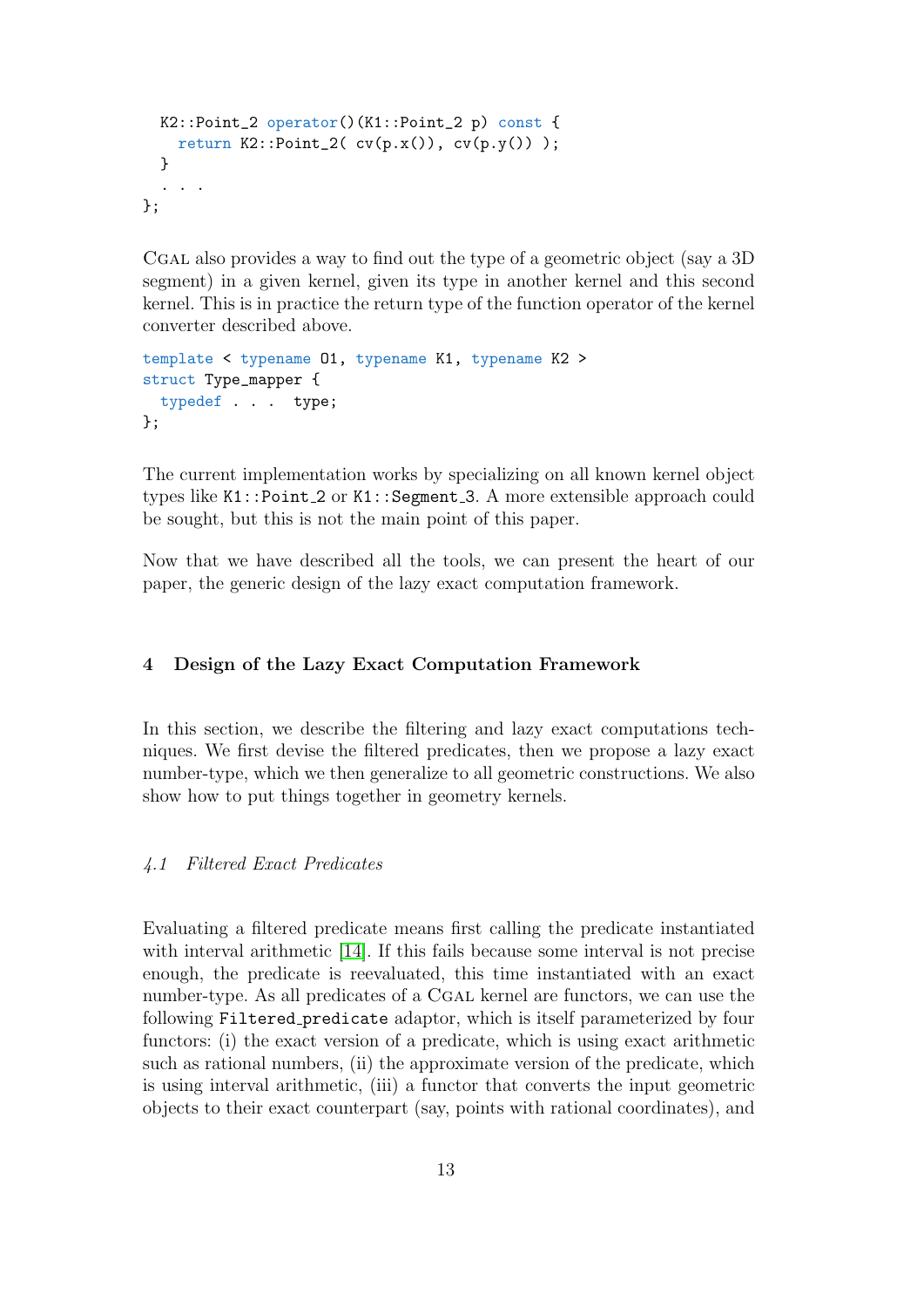(iv) a functor that converts the input geometric objects to their enclosing interval equivalent.

```
template <typename Exact_predicate,
         typename Approximate_predicate,
         typename Converter_to_exact,
         typename Converter_to_approximate>
class Filtered_predicate {
 Exact_predicate ex_p;
  Approximate_predicate ap_p;
  Converter_to_exact to_ex;
  Converter_to_approximate to_ap;
public:
  typedef Exact_predicate::result_type result_type;
  template <typename... Args>
  result_type operator()(const Args & ... args) const {
   try {
     Protect_FPU_rounding P(FE_UPWARD);
     return ap_p(to_ap(args)...);
   } catch (Interval_nt_advanced::unsafe_comparison) {
     Protect_FPU_rounding P(FE_TONEAREST);
     return ex_p(to_ex(args)...);
   }
  }
};
```
The class Filtered kernel is then obtained from a kernel K by repeating the adaptation for each predicate of K. The geometric objects as well as the constructions remain unchanged.

```
template < typename K >
class Filtered_kernel {
 // Kernels used internally
 typedef Simple_cartesian<Interval_nt> AK;
 typedef Simple_cartesian<Gmpq> EK;
 // Kernel converters
 typedef Cartesian_converter<K, AK> C2A;
 typedef Cartesian_converter<K, EK> C2E;
public:
 // Geometric objects (unchanged)
 typedef K::Point_2 Point_2;
 . . .
```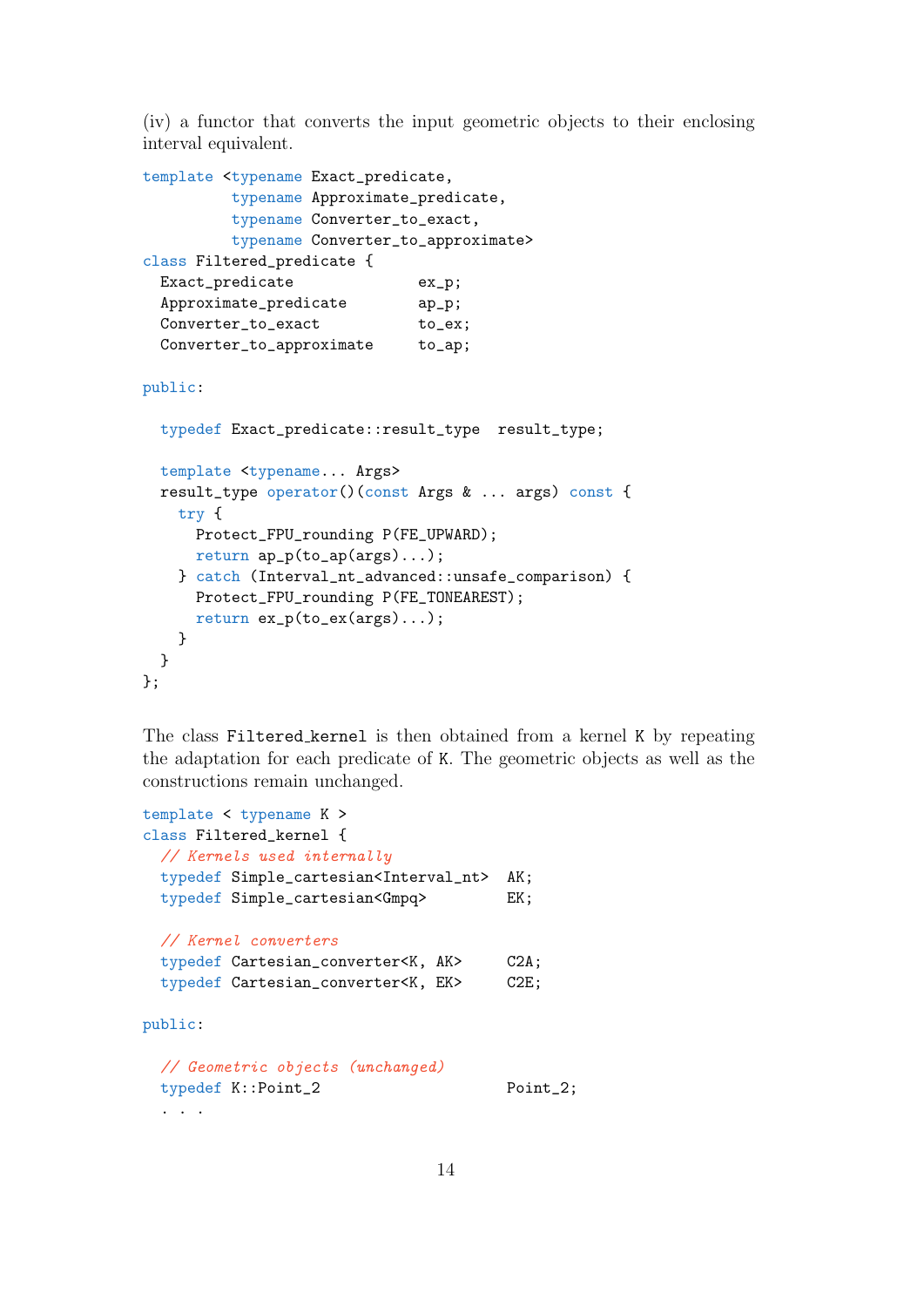```
// Functors providing (filtered exact) predicates
 typedef Filtered_predicate<EK::Compare_x_2,
                            AK::Compare_x_2,
                            C2E, C2A> Compare_x_2;
  . . .
 // Functors for constructions (unchanged)
 typedef K::Construct_midpoint_2 Construct_midpoint_2;
  . . .
};
```


In order to extend the filtering technique to exact constructions, we can implement a number type that evaluates computations using interval arithmetic. Moreover, it must remember the way it has been constructed by storing the history of operations as a directed acyclic graph (DAG) [\[15\]](#page-29-4). Figure [3](#page-16-0) illustrates the history DAG of the expression  $\sqrt{x} + \sqrt{y} - \sqrt{x+y+2\sqrt{xy}}$ .

When a comparison is performed on variables of this number type and the intervals overlap, the Dag is used to recompute the values of each node recursively with an exact multi-precision type, hence giving the exact result. CGAL provides such a lazy number-type called Lazy exact nt<NT> that is parameterized by the exact type used to perform the exact computations when needed (such as a rational number-type). This can be seen as a wrapper on top of its template parameter that delays the computations until they are needed, as they might not be needed at all.

We can compare the performance of this approach against a straightforward use of rational arithmetic. Such a test is described in detail in Section [6.](#page-23-0) In particular, a comparison of the first two rows of Table [1](#page-24-0) indicates that the lazy exact number-type approach gains a factor of 8 to 10 in running time, while it causes a loss of a factor of 7 in memory use caused by the storage of the Dag. We next describe a way to recover from this loss and optimize the running time even further.

#### <span id="page-15-0"></span>4.3 Optimizing by Regrouping Operations

There are mostly two aspects that can be optimized. First, a node of the Dag is created and the corresponding heap-memory allocated for each arithmetic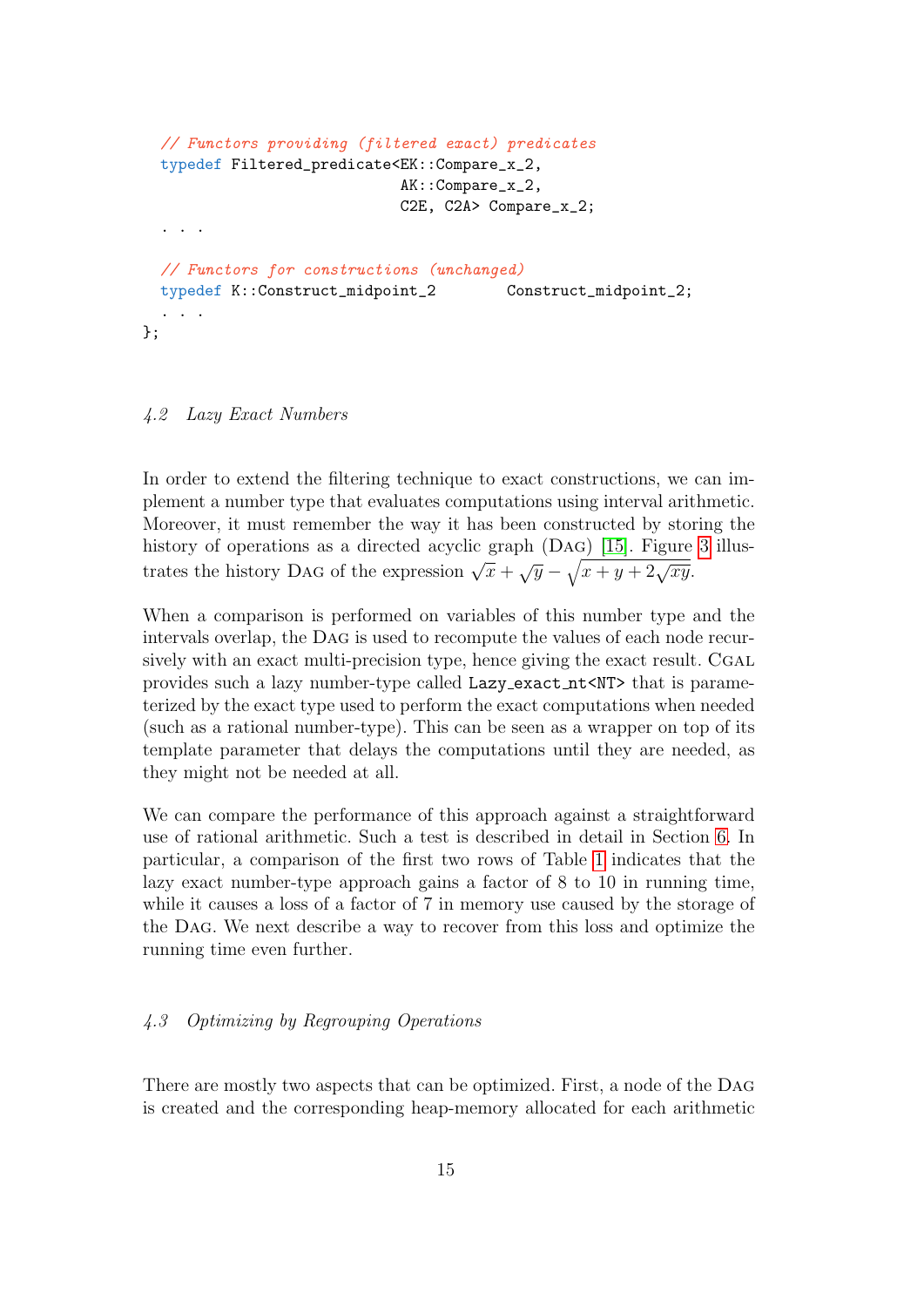

<span id="page-16-0"></span>Fig. 3. Example DAG:  $\sqrt{x} + \sqrt{y} - \sqrt{x + y + 2\sqrt{xy}}$ .

operation. Secondly, as mentioned in Section [2.2.2.1,](#page-7-0) interval arithmetic benefits from the elimination of redundant rounding mode changes, which is made possible for consecutive operations. In both cases, regrouping operations in more complex functions would help. For example, if we consider the computation of the determinant in the orientation predicate, we see that seven operations are needed, but we could just as well use one function of arity six for the whole determinant. This would introduce only one Dag node and allow to perform the optimizations mentioned by amortizing the costs over more arithmetic operations.

These remarks have lead to a new scheme mentioned in [\[3\]](#page-28-2), and the description of an implementation has also been proposed in [\[4\]](#page-28-3). The idea is to introduce a Dag at the geometric level, by considering geometric objects and primitives for the nodes, and not only numbers and arithmetic operations. The next section describes such an optimized setup. Our design differs from the one in [\[4\]](#page-28-3) in that we followed the generic-programming paradigm and made extensive use of templates, to make it as easily extensible as possible.

# 4.4 Lazy Exact Geometric Objects

Performing lazy exact constructions means performing constructions with interval approximations, and storing the sequence of construction steps. When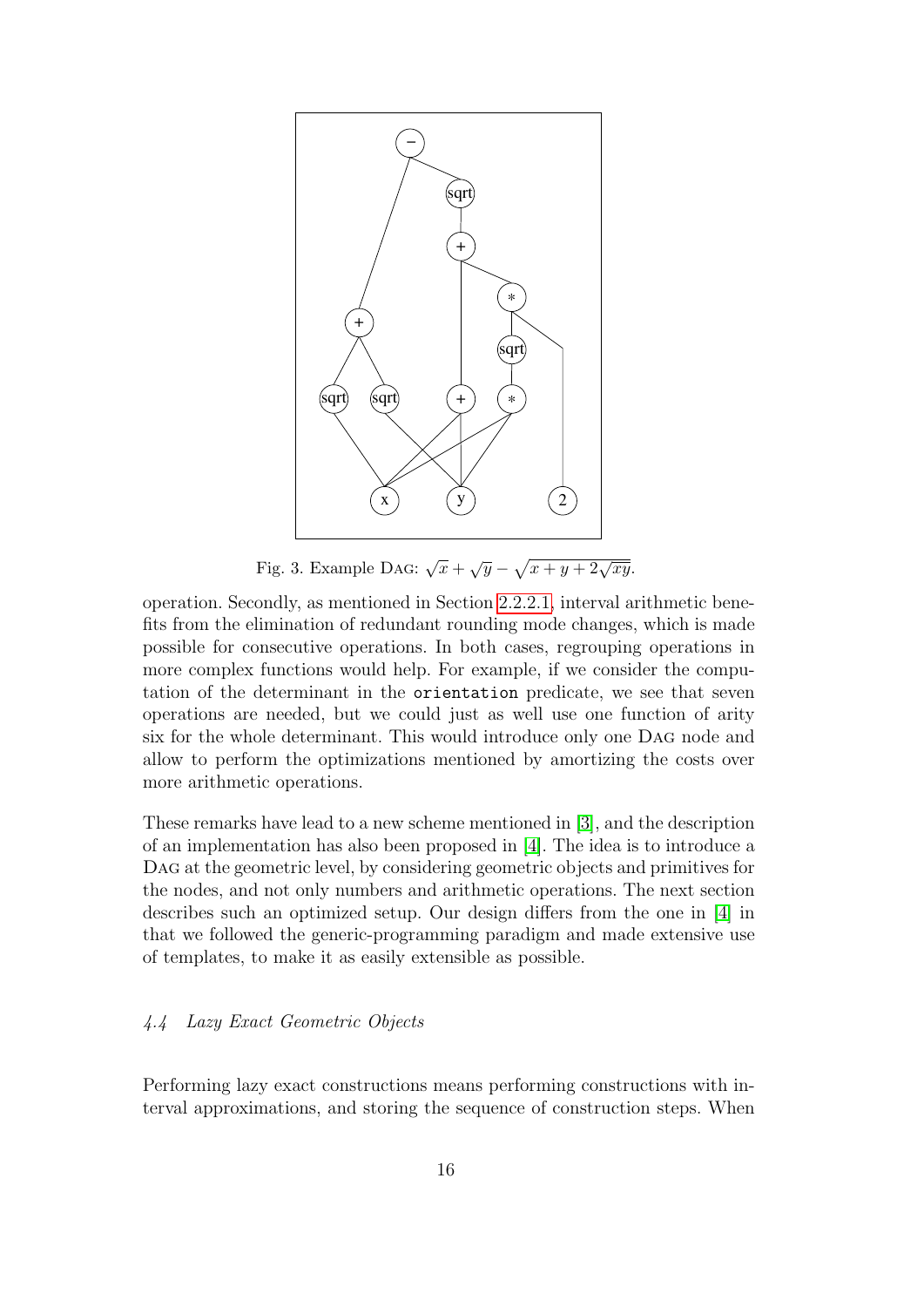later a predicate applied to these approximations cannot return a result that is guaranteed to be correct, the sequence of construction steps is performed again, this time with an exact arithmetic. Now the predicate can be evaluated correctly.

The sequence of construction steps is stored in a Dag. Each node of the DAG stores (i) an approximation  $(at)$ , (ii) a pointer to an exact result  $(ct)$ , (iii) a functor able to perform the same construction exactly (ec), that is, to construct \*et, and (iv) reference-counted pointers to the lazy objects that were arguments to the function  $(\arg s \dots)$ . The out-degree of a node is therefore the arity of the function.



<span id="page-17-0"></span>Fig. 4. The DAG represents the midpoint  $m$  of an intersection point  $i$  and the orthogonal projection  $p$  of a point  $b$  onto a line  $l$ . Testing whether  $a, m$ , and  $b$  are collinear may trigger an exact construction.

The example shown in Figure [4](#page-17-0) illustrates that lazy objects can be of the same type, without being the result of the same sequence of constructions.  $a, b, i, m$ , and  $p$  are all point-ish. Therefore, we use a handle class template, Lazy\_exact, storing a reference-counted pointer to a node of the Dag. The types of the nodes of the Dag are organized in a hierarchy using Construction base as abstract base class. The reference-counting mechanism follows a design similar to the one described in [\[16\]](#page-29-5).

We now explain some of the classes in Figure [5](#page-18-0) in more detail.

Lazy exact has Lazy exact nt as subclass, which provides arithmetic operations. Note that this framework handles arithmetic and geometric objects in a unified way. For example, a distance between geometric objects yields a lazy exact-number, and a lazy exact-number can become the coordinate of a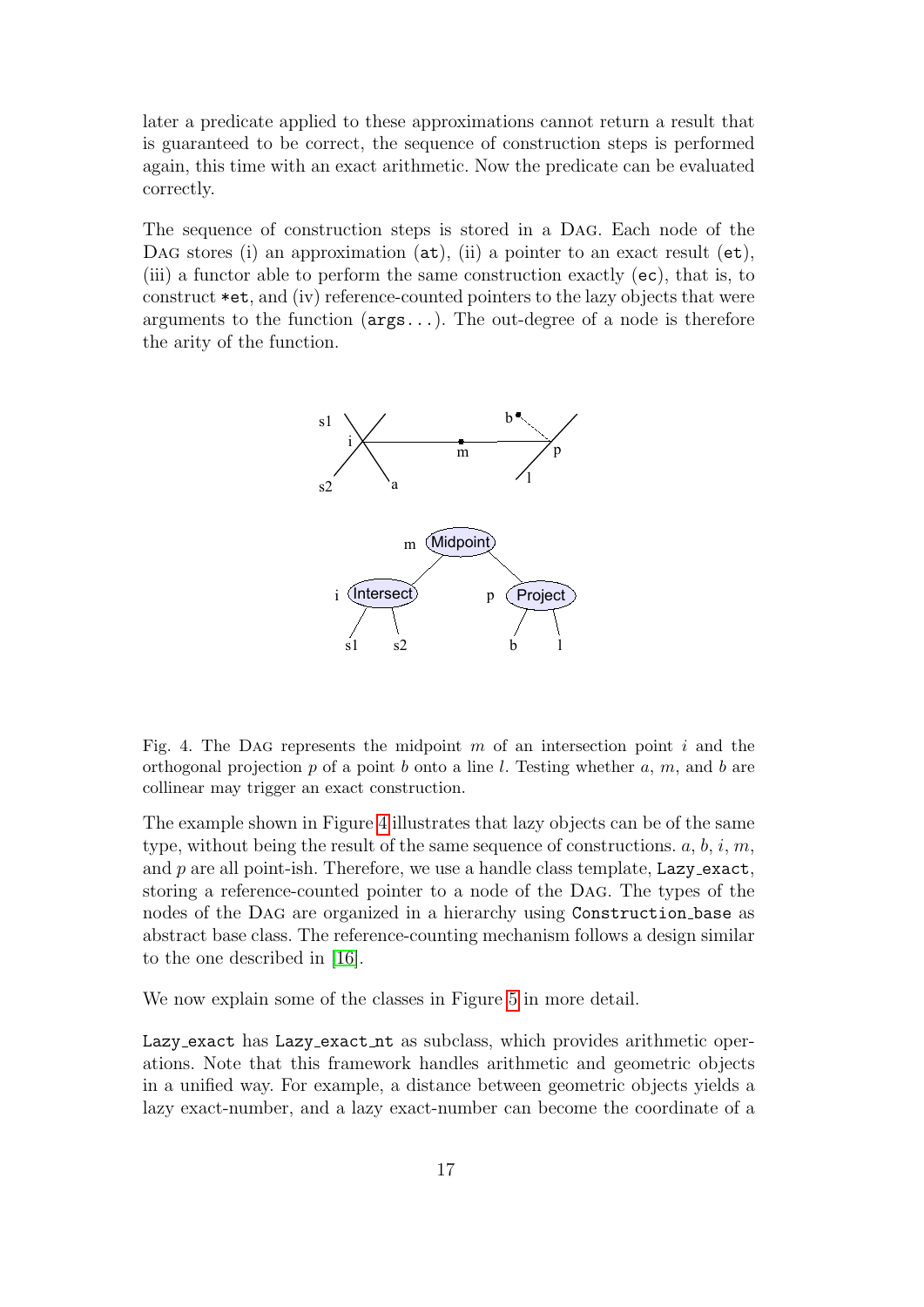

<span id="page-18-0"></span>Fig. 5. UML diagram of the classes involved in the nodes of the Dag.

point. Therefore, geometric-object types such as Point 2 are also subclasses of Lazy exact.

The Construction base abstract base class stores the approximation (at), and holds a pointer to the exact value (\*et). Initially, this pointer is set to NULL, and it is the virtual member function update exact that later may compute the exact value and then cache it. Here is an outline of this class:

```
template <typename AT, typename ET>
class Construction_base
  : public Reference_counter {
public:
  AT at;
  ET *et;
  Construction_base(const AT& at_)
    : at(at_), et(NULL) {}
  virtual void update_exact() = 0;
};
```
The subclass Construction is used for generic functions. This class template is parameterized by the types of (i) the approximate construction functor  $(AC)$ , (ii) the exact construction functor  $(EC)$ , (iii) the Lazy kernel class  $(LK)$ described in more detail in Section [4.6,](#page-21-0) which provides the required conversion functors, and (iv) the arguments of the function  $(\text{Args} \dots)$ . The arguments, which may be of arbitrary types, are stored in the class together with the exact version of the function. In the case of lazy exact geometric-objects or lazy exact numbers, the arguments are handles as described above.

template <typename AC, typename EC, typename LK, typename... Args>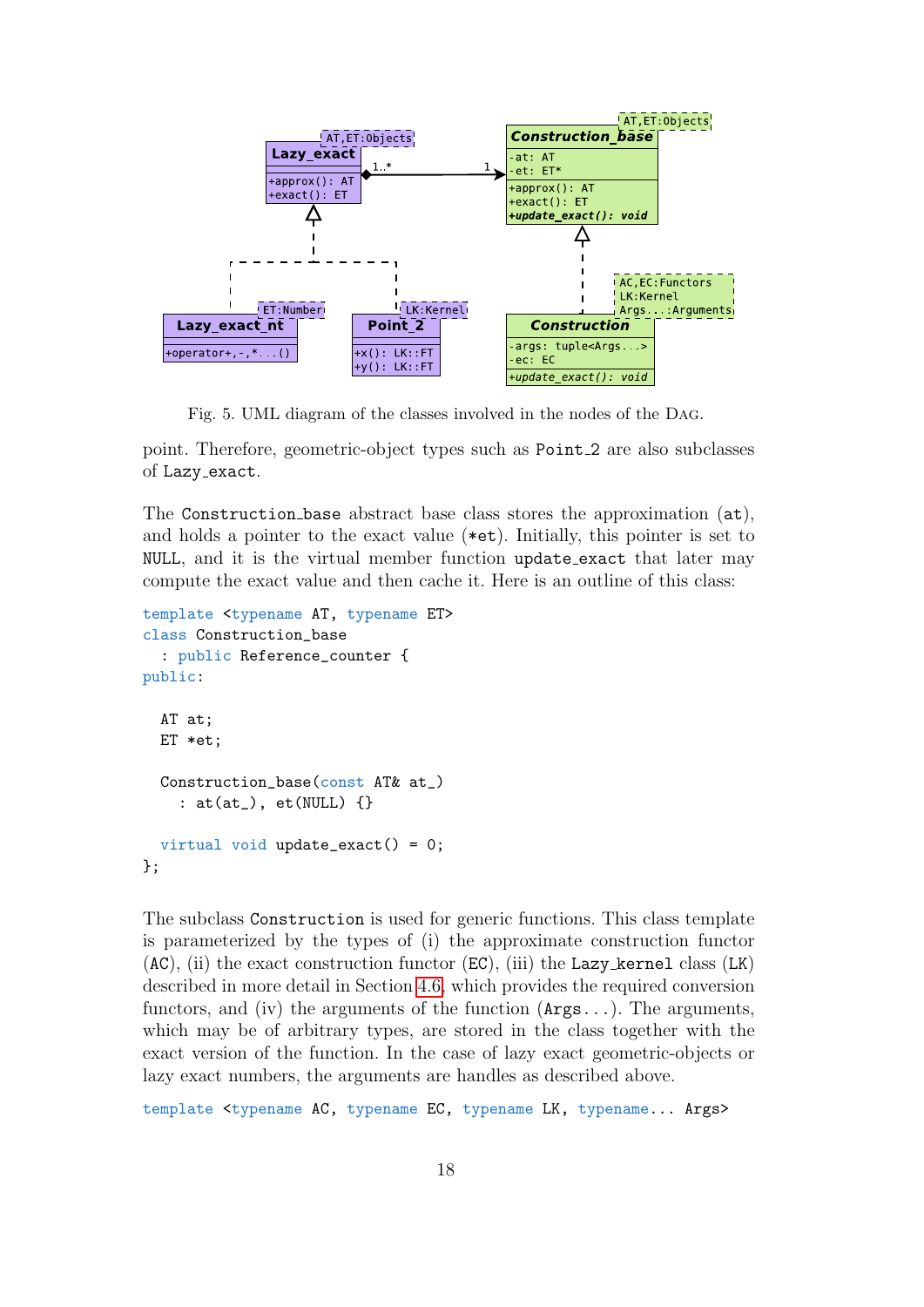```
class Construction
  : public Construction_base<AC::result_type, EC::result_type> {
 typedef AC Approximate construction:
 typedef EC Exact_construction;
 typedef LK::C2E To_exact_converter;
 typedef LK::C2A To_approximate_converter;
 typedef LK::E2A Exact_to_approximate_converter;
 typedef AC::result_type AT;
 typedef EC::result_type ET;
 tuple<Args...> args;
 EC ec;
public:
 void update_exact() {
   this->et = new ET(bind_tuple(ec, apply(C2E(), args)()));
   this->at = E2A()(*(this->et));
   args = tuple<Args...>(); // Prune dag
 }
 Construction(const AC & ac, const EC & ec_, const Args & ... a)
   : Construction_base<AT, ET>(ac(C2A()(a)...)), args(a...),
     ec(ec_) {}
};
```
The constructor stores the arguments. It then takes their approximations and calls the approximate version of the functor.

In case the exact version of the construction is needed, this gets computed in the update exact method. The exact versions of the arguments are fetched, which in turn may trigger their exact computation if they are not already computed and cached. From the exact object one computes an approximate object directly again, as this may improve the precision of the approximation by avoiding any accumulation of past rounding errors and this can help in further uses of this lazy object.

Finally, the Dag is pruned. As the nodes of the Dag are reference counted, some of them may be deallocated by the pruning. Most often, the types forming Args are lazy exact objects. For performance reasons their default constructors generate handles to shared static nodes of the Dag.

The other derived classes store the leaves of the Dag. For efficiency considerations, there is a general purpose leaf class, but also more specialized ones, for example for creating a lazy exact number from an int.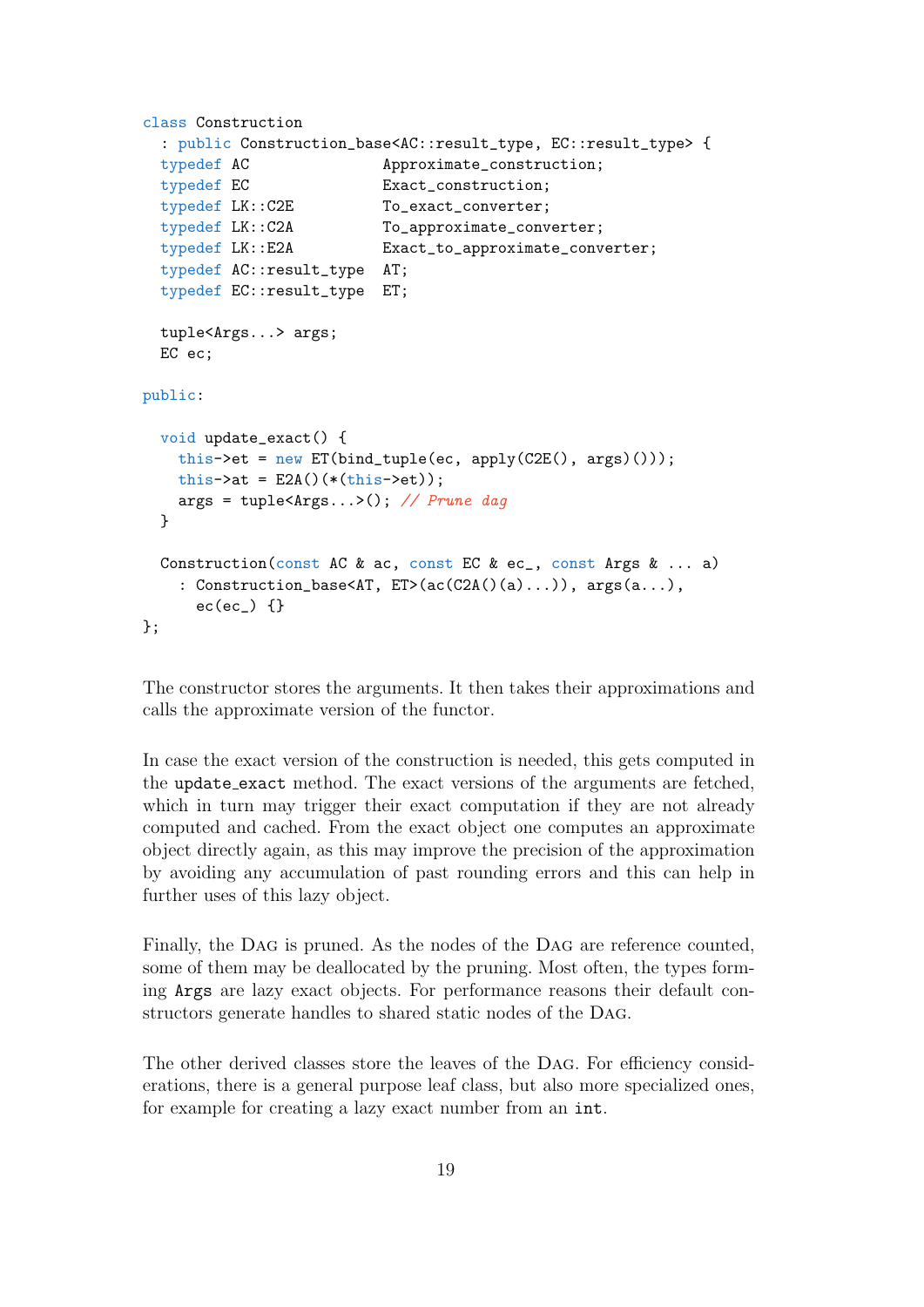#### 4.5 Lazy Exact Constructions

So far we have only explained how lazy constructions are stored, but not how new nodes of the Dag are generated. The following functor adaptor maps the basic generic functors encoding the geometric constructions to their corresponding lazy versions.

```
template <typename LK, typename AC, typename EC>
class Lazy_construct {
 typedef LK Lazy_kernel;
 typedef AC Approximate_construction;
 typedef EC Exact_construction;
 typedef LK::AK AK;typedef LK::EK EK;
 typedef LK::E2A E2A;
 typedef LK::C2E C2E;
 typedef AC::result_type AT;
 typedef EC::result_type ET;
 typedef Lazy_exact<AT, ET, E2A> Handle;
 AC ac;
 EC ec;
public:
 typedef Type_mapper<AT, AK, LK>::type result_type;
 template <typename... Args>
 result_type operator()(const Args & ... args) const {
   try {
     Protect_FPU_rounding P(FE_UPWARD);
     return result_type(Handle(new Construction<AC, EC, LK, Args...>
                                (ac, ec, args...));
   } catch (Interval_nt_advanced::unsafe_comparison) {
     Protect_FPU_rounding P(FE_TONEAREST);
     return result_type(Handle(new Construction<AC, EC, LK>
                                (ec(C2E()) (args) \dots)));
   }
 }
};
```
The functor first tries to construct a new node of the Dag. If inside the approximate version of the construction an exception is thrown because of an interval arithmetic comparison failure, the exact version of the construction is called, and only a leaf node for the Dag is created.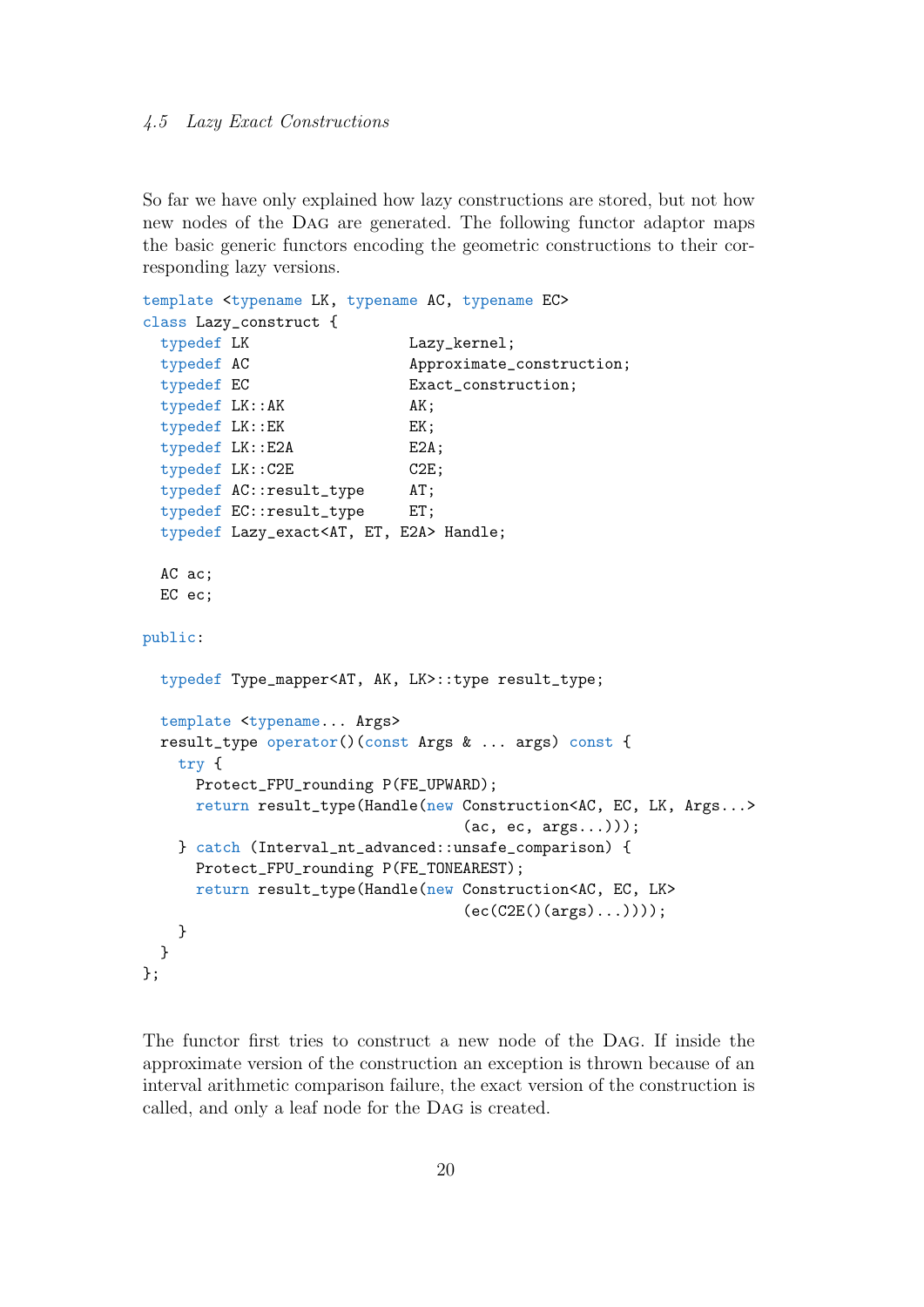# 4.5.1 Special Case Handling

The generic functor adaptor works out of the box for all functors that return geometric objects or numbers.

Functors returning objects that are not made lazy are easily handled exceptions. An example in Cgal is the functor that computes a bounding box with double coordinates around geometric objects, whose width is not required to be tight. As the intervals corresponding to the coordinates of the approximate geometric object are already 1-dimensional bounding boxes, we never have to resort to the exact geometric object. The functor adaptor is trivial.

Other functors return a polymorphic object. For example, the intersection of two segments may either be empty, a point or a segment. In order to store such a polymorphic result, Cgal offers a class Object capable of storing one object of any type. The problem we have to solve is that the lazy exact functor must not return a lazy exact Object, but instead must return an Object holding a lazy geometric object. This is solved by iterating over all CGAL kernel types, to try to cast, and if it works to construct the lazy geometric object and put it in an Object again. This functor appears as Lazy construct returning object in the next code example.

Less trivial cases are functors that pass results of a computation back to reference parameters, or that write into output iterators. They need a special functor as well as special Construction classes. It is not hard to write them, but the problem is that they must be dispatched by hand, as we have no means of introspection.

# <span id="page-21-0"></span>4.6 Lazy Exact Geometry Kernel

We are ready to put all pieces together, by defining a new kernel that takes an approximate and an exact kernels as template arguments.

```
template < typename AK, typename EK,
          typename Kernel_converter = Default_converter<AK, EK> >
struct Lazy_kernel {
 // Kernel converters
 typedef Lazy_kernel<AK, EK> LK;
 typedef Approx_converter<LK, AK> C2A;
 typedef Exact_converter<LK, EK> C2E;
 typedef Kernel_converter E2A;
 // Geometric objects
 typedef Lazy_exact<AK::Point_2, EK::Point_2> Point_2;
```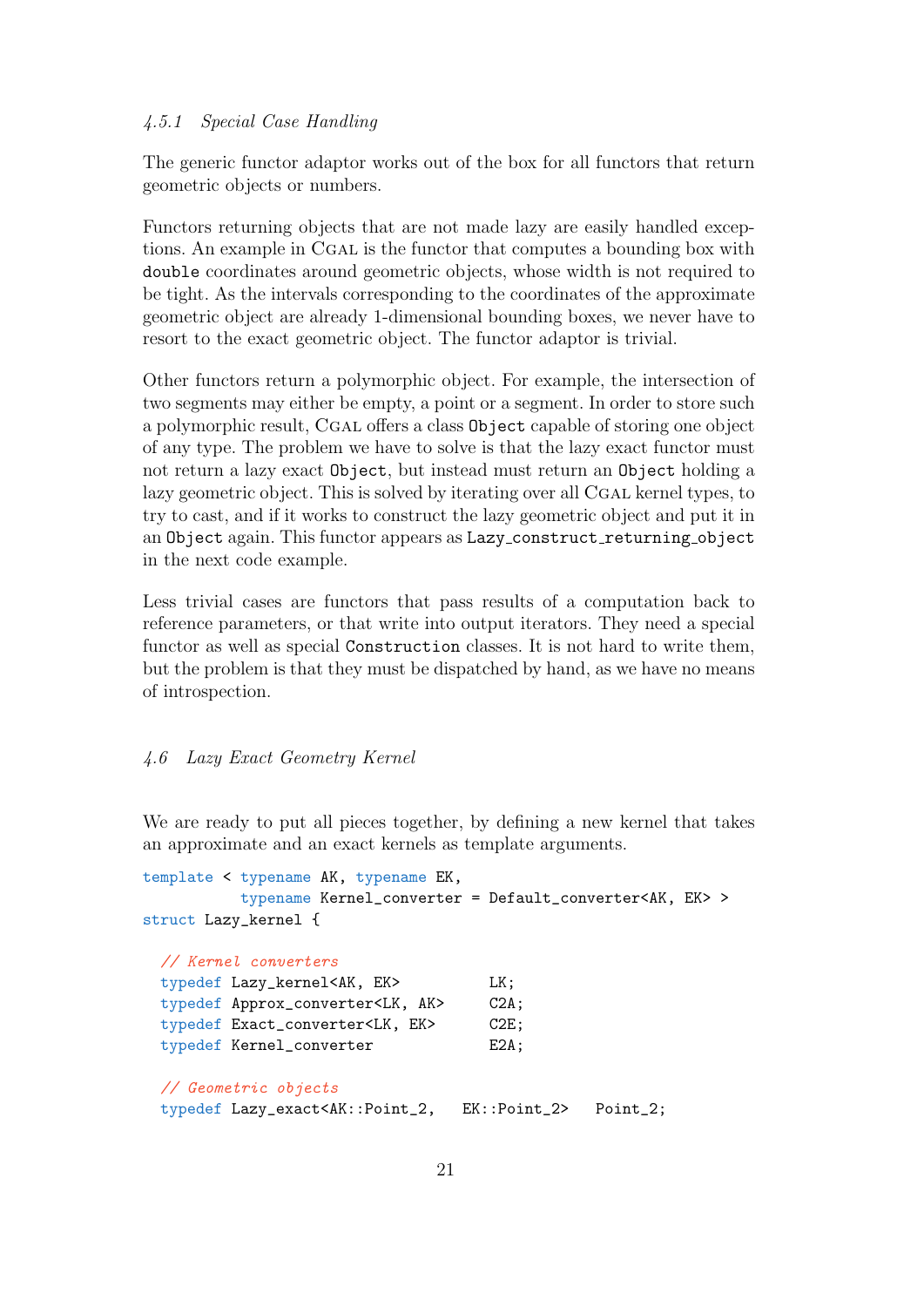```
typedef Lazy_exact<AK::Segment_2, EK::Segment_2> Segment_2;
  . . .
  // Functors for predicates
  typedef Filtered_predicate<EK::Compare_x_2, AK::Compare_x_2,
                             C2E, C2A> Compare_x_2;
  . . .
  // Functors for constructions
  typedef Lazy_construct<LK, AK::Construct_midpoint_2,
                         EK::Construct_midpoint_2>
          Construct_midpoint_2;
  typedef Lazy_construct_returning_object<LK, AK::Intersection_2,
                                          EK::Intersection_2>
          Intersection_2;
  . . .
};
```
It can then be instantiated, for example, as:

```
typedef Lazy_kernel<Cartesian<Interval_nt>, Cartesian<Gmpq> >
       Lazy_cartesian_kernel;
```

```
typedef Lazy_kernel<Homogeneous<Interval_nt>, Homogeneous<Gmpz> >
       Lazy_homogeneous_kernel;
```
In the current implementation, we use the preprocessor to generate the typedefs from a list of types, and template specializations for dispatching the special cases. Approx converter simply fetches the stored approximate object, while Exact converter fetches the exact object, possibly triggering its computation.

# <span id="page-22-0"></span>5 Extensibility

We have to distinguish between different levels of extensibility.

When CGAL kernels get extended by geometric objects and constructions, changes are needed in the lazy construction framework if the new constructions have "new" interfaces, e.g., two output iterators, followed by two reference parameters to return a result. This would need a new node type for the Dag, a new functor, and hard wired dispatching in the lazy kernel. Otherwise, there is nothing special to do.

When the user wants to extend the lazy kernel with his own geometric objects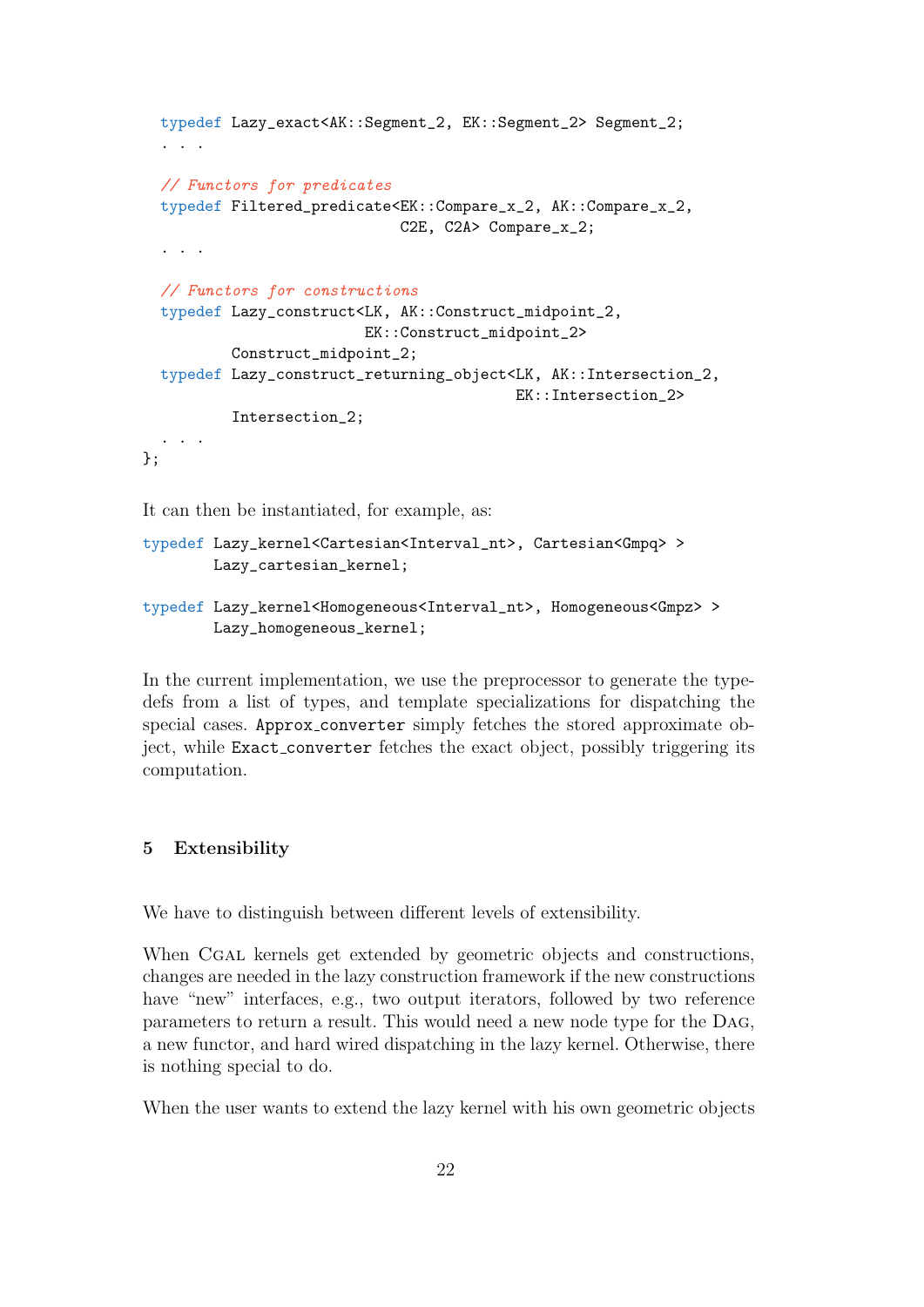and constructions, he first has to add them to the kernel that then gets into the lazy computation machinery, as described in [\[12\]](#page-29-1). Then, our statement in the previous paragraph applies.

The Circular kernel 2 class of CGAL [\[17,](#page-29-6)[18\]](#page-29-7) is an example for both. It extends the basic Cgal kernels by adding geometric types such as circular arcs, and it provides additional predicates and constructions around them, like circle instersections. A lazy exact variant of it is also provided by applying the generic filtered tools described in this paper.

# <span id="page-23-0"></span>6 Benchmarks

We present the results of two benchmarks, which show the benefit of our techniques. Firstly, we use a simple artificial algorithm and then a more complex and useful algorithm, the computation of the 3D flow complex. The benchmarks compare the running time and the memory consumption of various kernel choices.

Here is the description of our artificial algorithm:

- generate 2000 pairs of 2D points with random coordinates (using  $drand48()$ .
- construct 2000 segments out of these points.
- intersect all pairs of segments among these, and store the resulting intersection points.
- shuffle the resulting points
- iterate over consecutive triplets of these points, and compute the orientation predicate of these.

Table [1](#page-24-0) provides the resulting data for a choice of four different kernels:

- SC<Gmpq> stands for the Simple cartesian representation kernel instantiated with  $Gmpq$ , which is a  $C++$  wrapper around the multi-precision rational number type provided by Gmp,
- SC<Lazy exact nt<Gmpq>> uses the lazy exact evaluation mechanism at the arithmetic level,
- Lazy\_kernel<SC<Gmpq>> is our approach for performing lazy exact evaluations at the geometric object level,
- Lazy kernel <SC<Gmpq>> (2) is similar to the previous one, but it does not include the additional optimization that consists in eliminating rounding mode changes between consecutive interval computations,
- finally, SC<double> is the Simple cartesian representation kernel instantiated with double. It is given for reference as it does not provide any guar-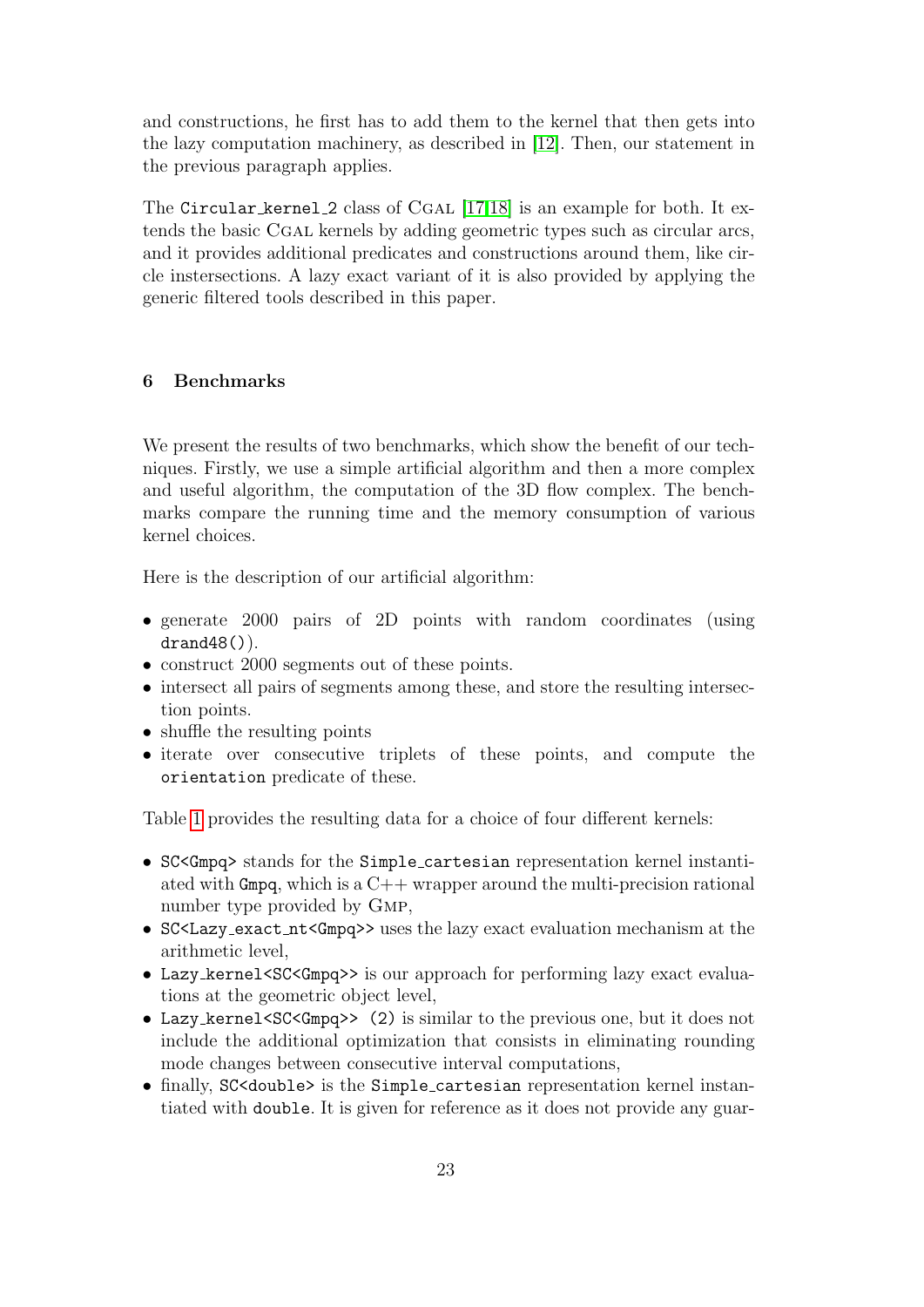antee of robustness, since it does not use any interval nor multi-precision arithmetic. It only shows what the optimal performance could be.

These benchmarks have been compiled using the GNU  $g$ ++ compiler version 4.1 with the -O2 optimization option. The code was executed on a Pentium-M laptop clocked at 1.7 GHz, equipped with 1 GB of RAM and 1 MB of cache, running the Fedora Core 3 Linux distribution. Timings are reported in seconds and memory usage in megabytes.

| Kernel                                           | Time | Memory |
|--------------------------------------------------|------|--------|
| SC < Gmpq                                        | 70   | 70     |
| SC <lazy_exact_nt<gmpq>&gt;</lazy_exact_nt<gmpq> | 7.4  | 501    |
| Lazy_kernel <sc<gmpq>&gt; (2)</sc<gmpq>          | 3.6  | 64     |
| Lazy_kernel <sc<gmpq>&gt;</sc<gmpq>              | 2.8  | 64     |
| $SC<$ double $>$                                 | 0.72 | 83     |

Table 1

<span id="page-24-0"></span>Benchmarks comparing different kernels on an artificial algorithm.

The results show that our approach wins almost a factor of 10 on memory over the basic lazy-evaluation scheme. It is also between 2 and 3 times faster. While it remains 4 times slower than the approximate floating-point evaluation, it is guaranteed for all cases.

The benchmarks also show the gain obtained thanks to the elimination of rounding mode changes, which is now allowed by the regrouping of operations on intervals.

Another data point illustrating the improvements is that we measured the number of Dag nodes allocated. For SC<Lazy exact nt<Gmpq>>, 29 million nodes were allocated, while for Lazy kernel<SC<Gmpq>> only 2.5 million nodes were needed. So we have won a factor of more than 10, due to the regrouping allowed by our design.

Note that the algorithm uses random data, hence it does not produce many filter failures, so almost no exact evaluation is performed. Another thing worth noticing is that it uses relatively simple 2D primitives. More complex primitives, especially in higher dimensions, should render the method even more advantageous. Finally, real-world geometric applications tend to produce more combinatorial output, hence the relative runtime cost of primitives is smaller, so the slow down factor is lower in those cases.

We now show experiments on the computation of the flow complex, a 3D graph built on top of the 3D Delaunay triangulation, which is used, for example, in a 3D surface reconstruction algorithm. The flow complex algorithm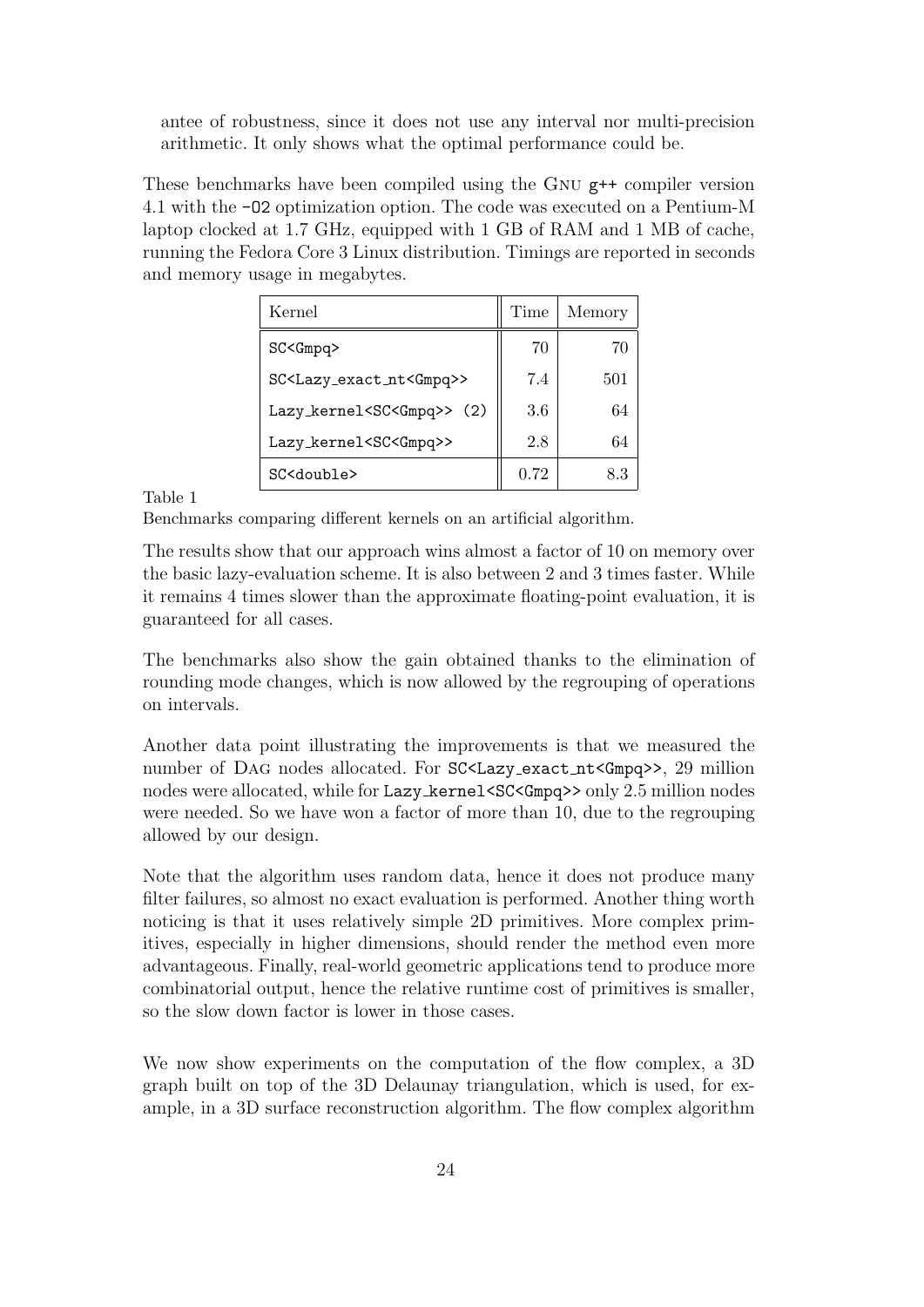is described in more detail in [\[19\]](#page-29-8). The data sets are composed of 12593 and 54811 points, respectively. They represent scanned objects and are referred to as Mecanic and Fish. The implementation is based on the 3D Delaunay triangulation of Cgal. The latter exclusively uses geometric predicates, and no construction, whereas the flow complex computation itself uses cascaded constructions that demonstrate our point (repeated projections of points on the segments representing the Voronoi edges). This benchmark has been run in the same conditions as the previous one, except that the system had 2GB of memory, a 3GHz processor and was running Linux Fedora Core 5. Table [2](#page-25-1) illustrates a gain of a factor of 4 in memory, and about 30% in time. Note that the reference kernel SC<double> lead to crashes of the algorithm on both data sets due to numerical issues.

|                                                  | Mecanic |        | Fish |        |
|--------------------------------------------------|---------|--------|------|--------|
| Kernel                                           | Time    | Memory | Time | Memory |
| SC <lazy_exact_nt<gmpq>&gt;</lazy_exact_nt<gmpq> | 13      | 413    | 32   | 1856   |
| Lazy_kernel <sc<gmpq>&gt;</sc<gmpq>              | 9.4     | 108    | 24   | 395    |

Table 2

<span id="page-25-1"></span>Benchmarks comparing different kernels for the construction of the flow complex.

# <span id="page-25-0"></span>7 Open Design Questions

Here is a list of open questions related to our framework.

The first question concerns the regrouping of operations as described in Section [4.3.](#page-15-0) Our framework asks the user to pass functors specifying the level at which the regrouping of operations is made. In CGAL this is not a problem since the primary interface of the kernel towards the geometric algorithms is a list of functors. However it has the drawback of not being automatic. We can think of approaches based on expression templates [\[20\]](#page-29-9) that would automatically detect sequences of operations and regroup them. Unfortunately, expression templates are limited to single statements and they tend to increase compilation times considerably. Could there be a way to extend the automatic regrouping to more than single statements? Maybe the auto keyword of C++0x will allow to propagate this through several statements? Or maybe the  $\alpha$  axiom feature of the concept extension of  $C_{++}$  [\[21\]](#page-29-10) could be used to specify this kind of transformation.

Another question is whether similarly delayed computations are used in other areas, and if yes, whether it is possible to find out a common design, more general than the one we propose.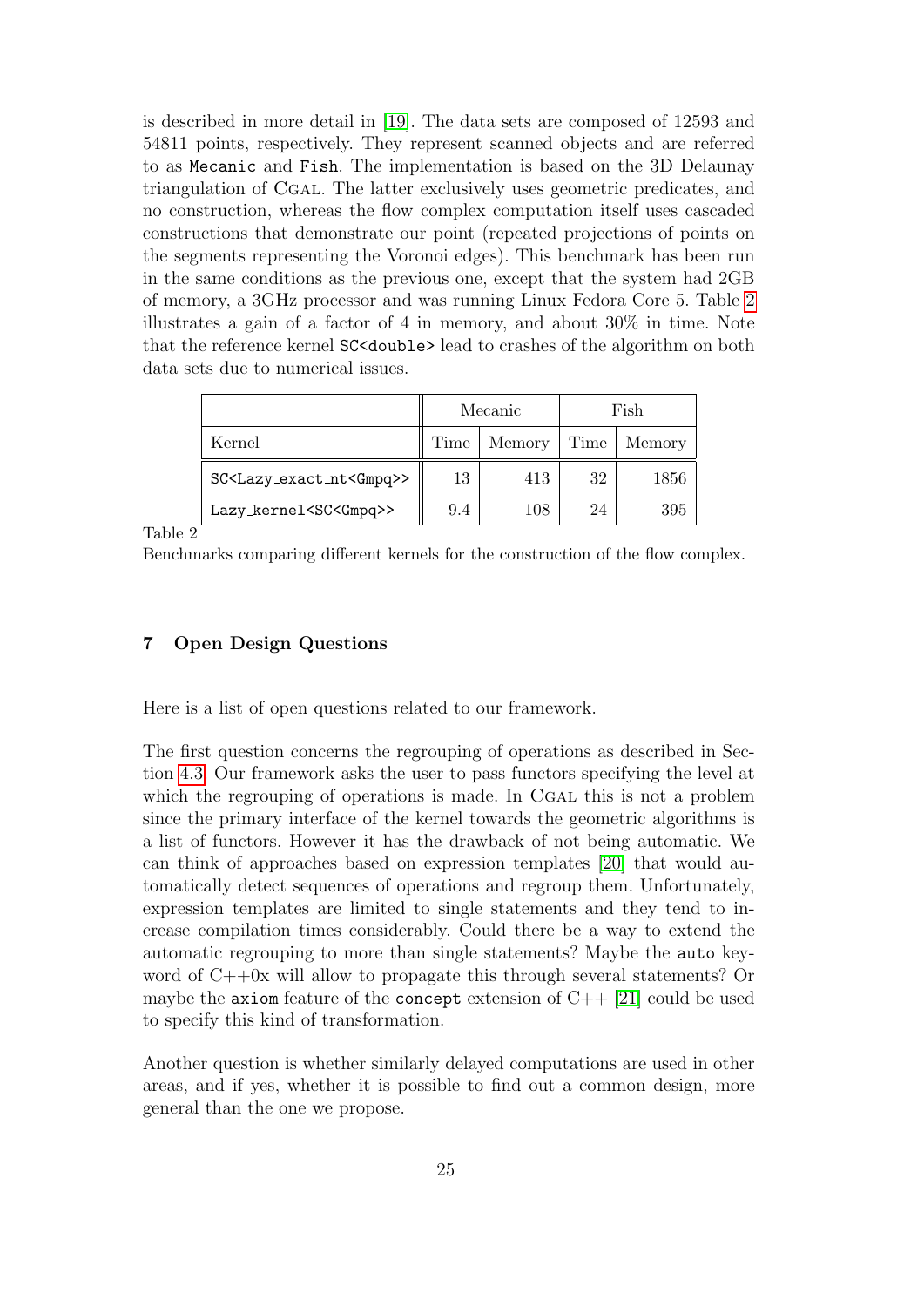# 8 Conclusion and Future Work

In this paper we have presented a generic framework that implements lazy exact geometric computations, motivated by the needs for robustness and efficiency of geometric algorithms. This framework enables the delay of costly exact evaluations using multi-precision arithmetic when the faster interval arithmetic suffices.

The proposed design is easily extensible to new geometric primitives (predicates and constructions), as well as new geometric objects. It is based on a template family for representing lazy objects, as well as generic functor adaptors that produce them.

Our implementation is now part of Cgal public releases, and its entire geometry kernel already benefits from it.

Future work in this area will consist of various added special-case optimizations as well as generalizations. It is for example possible to refine the filtering scheme by growing the precision incrementally instead of switching directly to full multi-precision computation in case of insufficiency of precision of the intervals. We would also like to study the possibilities of merging the Filtered predicate and Lazy construct functor adaptors. Possible optimizations for specific cases also can be done, using faster schemes than interval arithmetic (so-called static filters). Moreover, the current way of providing a full kernel is by a list of types for the objects and functors, which is generated using of the preprocessor. We will therefore try to provide a better design on this particular point.

The authors wish to thank the anonymous reviewers for their careful work.

# A Benchmark Code

```
#include <CGAL/Simple_cartesian.h>
#include <CGAL/Lazy_kernel.h>
#include <CGAL/Gmpq.h>
#include <CGAL/Lazy_exact_nt.h>
#include <CGAL/intersections.h>
#include <CGAL/Timer.h>
#include <CGAL/Memory_sizer.h>
using namespace CGAL;
```
*// Choose a kernel:*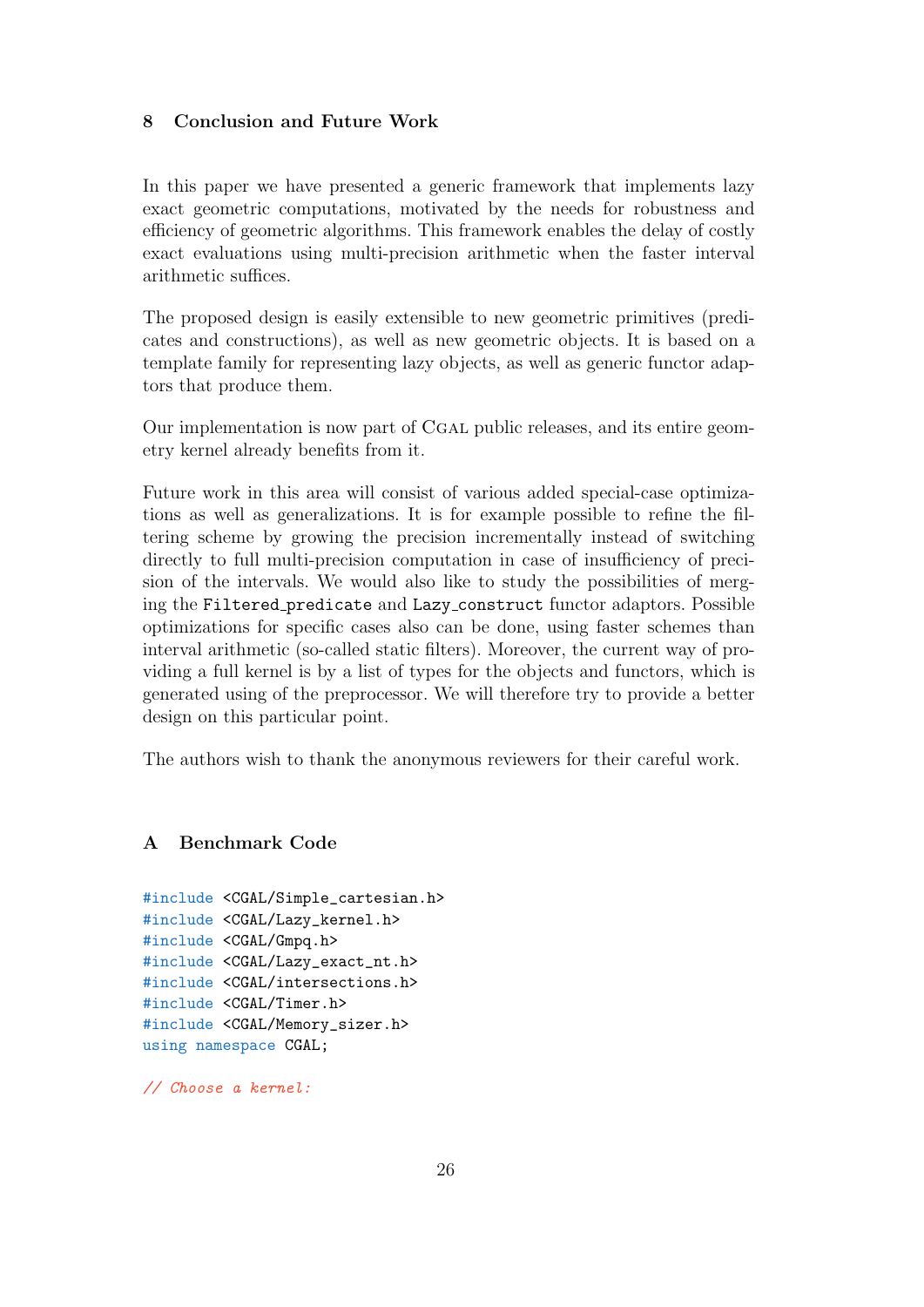```
//typedef Simple_cartesian<Gmpq> K;
//typedef Simple_cartesian<Lazy_exact_nt<Gmpq> > K;
//typedef Lazy_kernel<Simple_cartesian<Gmpq> > K;
typedef Simple_cartesian<double>
K;
typedef K::Point_2 Point;
typedef K::Segment_2 Segment;
Point random_point()
{ return Point(drand48(), drand48()); }
Segment random_segment()
{ return Segment(random_point(), random_point()); }
int main() {
 int loops = 2000, init_mem = Memory_sizer().virtual_size();
 Timer t; t.start();
 std::cout << "Generating initial random segments: "
           << loops << std::endl;
 std::vector<Segment> segments;
 for (int i = 0; i < loops; ++i)
   segments.push_back(random_segment());
 std::cout << "Counting intersections [brute force algorithm]: "
           << std::flush;
 std::vector<Point> points;
 for (int i = 0; i < loops-1; ++i)
   for (int j = i+1; j < loops; ++j) {
     Object obj = intersection(segments[i], segments[j]);
     if (const Point* pt = object_cast<Point>(&obj))
       points.push_back(*pt);
   }
 std::cout << points.size() << std::endl;
 // Shuffle the points, as consecutive points have good chance
 // to come from the same segments, hence filter failures in
 // orientation() later...
 std::random_shuffle(points.begin(), points.end());
 std::cout << "Performing orientation tests" << std::endl;
 int negative_ort = 0, positive_ort = 0, collinear_ort = 0;
 for (int i=0; i < points.size()-2; ++i) {
   Orientation o = orientation(points[i], points[i+1], points[i+2]);
   if (o < 0) + + negative_ort;
   else if (o > 0) ++positive_ort;
   else +tollinear_ort;
```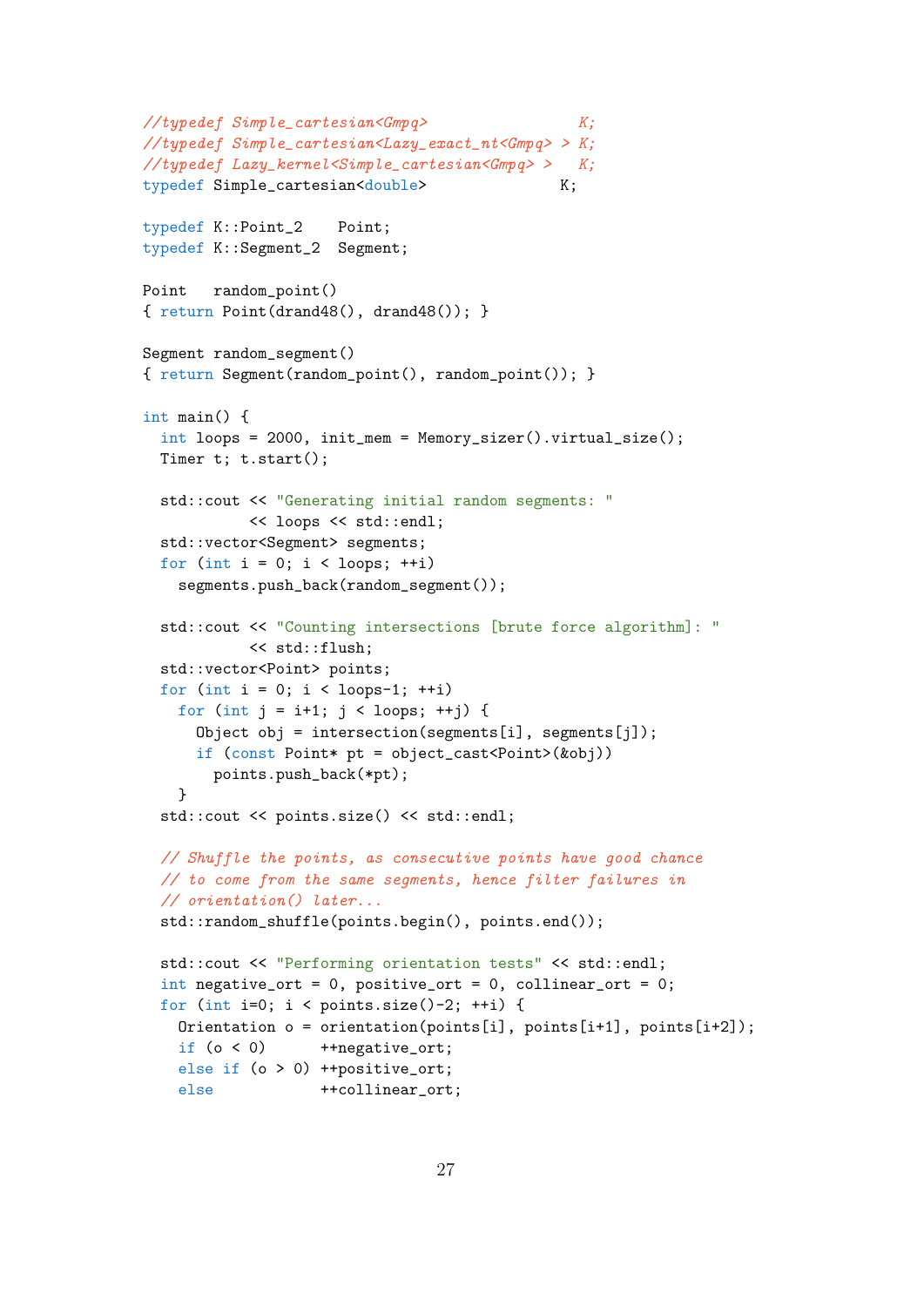```
}
 std::cout << "orientation results : (-) = " << negative_ort
                              << " (+) = " << positive ort
                              << " (0) = " << collinear_ort
                              << std::endl;
 t.stop();
 std::cout \le "Total time = "\le t.time() \le std::endl;
 std::cout << "Total memory = "
            << ((Memory_sizer().virtual_size() - init_mem) >>10)
            << " KB" << std::endl;
}
```
#### References

- <span id="page-28-0"></span>[1] CGAL User and Reference Manual, 3.5 Edition (2009). URL [http://www.cgal.org/Manual/3.5/doc\\_html/cgal\\_manual/packages.html](http://www.cgal.org/Manual/3.5/doc_html/cgal_manual/packages.html)
- <span id="page-28-1"></span>[2] C. Yap, Robust geometric computation, in: J. E. Goodman, J. O'Rourke (Eds.), Handbook of Discrete and Computational Geometry, 2nd Edition, CRC Press LLC, Boca Raton, FL, 2004, Ch. 41.
- <span id="page-28-2"></span>[3] S. Pion, De la géométrie algorithmique au calcul géométrique, Thèse de doctorat en sciences, Université de Nice-Sophia Antipolis, France (1999). URL <http://tel.archives-ouvertes.fr/tel-00011258/>
- <span id="page-28-3"></span>[4] S. Funke, K. Mehlhorn, Look – a lazy object-oriented kernel for geometric computation, Computational Geometry - Theory and Applications (CGTA) 22 (2002) 99–118.
- <span id="page-28-4"></span>[5] D. Gregor, J. Järvi, Variadic templates for  $C_{++}$ , in: SAC '07: Proceedings of the 2007 ACM symposium on Applied computing, ACM, New York, NY, USA, 2007, pp. 1101–1108.
- <span id="page-28-5"></span>[6] D. Goldberg, What every computer scientist should know about floating-point arithmetic, ACM Computing Surveys 23 (1) (1991) 5–48.
- <span id="page-28-6"></span>[7] R. E. Moore, Interval Analysis, Prentice Hall, Englewood Cliffs, NJ, 1966.
- <span id="page-28-7"></span>[8] GMP, The GNU Multiple Precision Arithmetic Library. URL <http://gmplib.org/>
- <span id="page-28-8"></span>[9] L. Kettner, K. Mehlhorn, S. Pion, S. Schirra, C. Yap, Classroom examples of robustness problems in geometric computations, Computational Geometry: Theory and Applications 40 (1) (2008) 61–78. URL <http://hal.inria.fr/inria-00344310/>
- <span id="page-28-9"></span>[10] V. Karamcheti, C. Li, I. Pechtchanski, C. Yap, The CORE Library Project, 1st Edition (1999). URL <http://www.cs.nyu.edu/exact/core/>